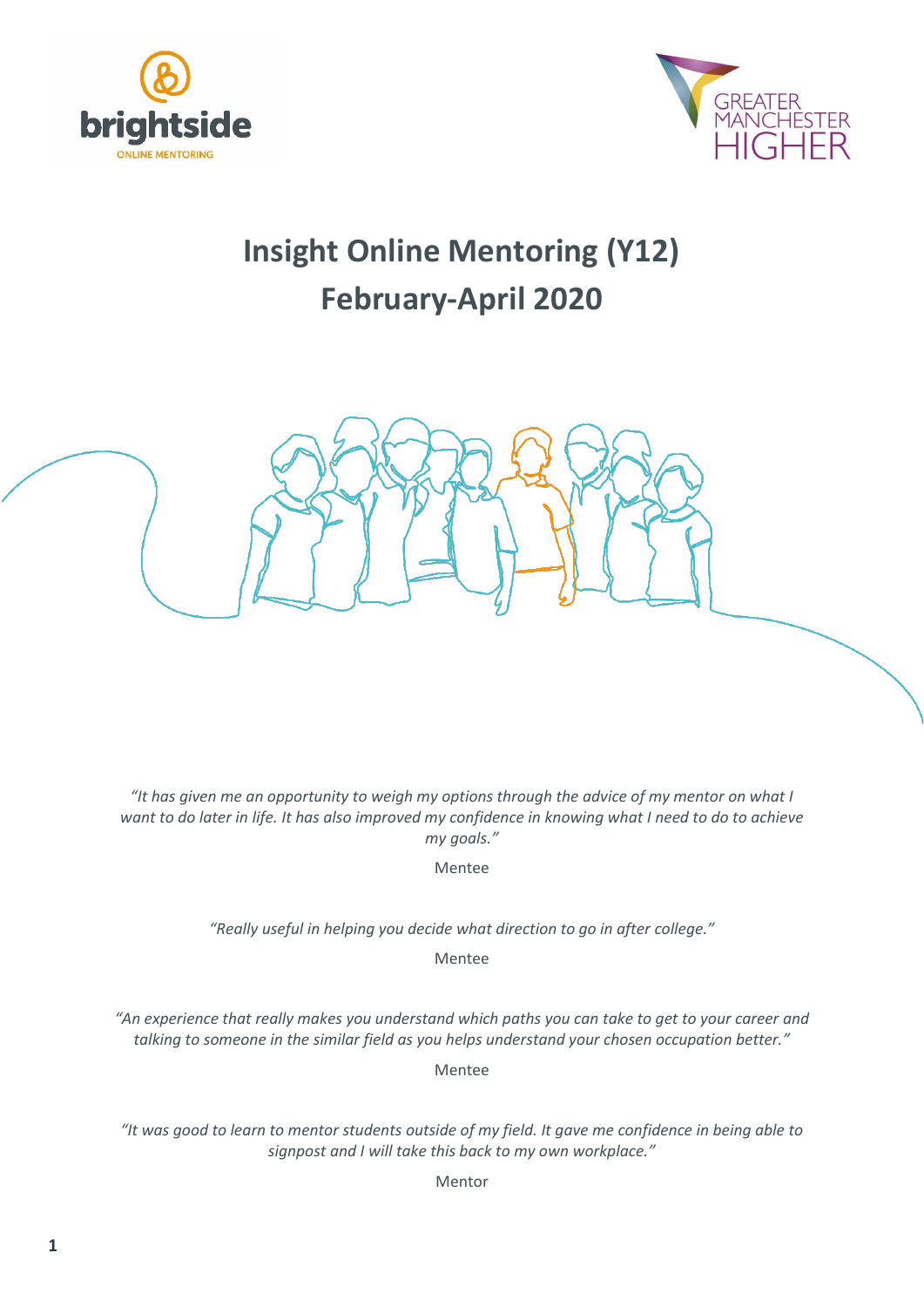



# **Contents**

| 1.             |
|----------------|
|                |
|                |
| 2.             |
|                |
|                |
|                |
| 4.             |
|                |
|                |
| 5              |
|                |
|                |
|                |
| 6.             |
|                |
|                |
| 7 <sub>1</sub> |
|                |
|                |
|                |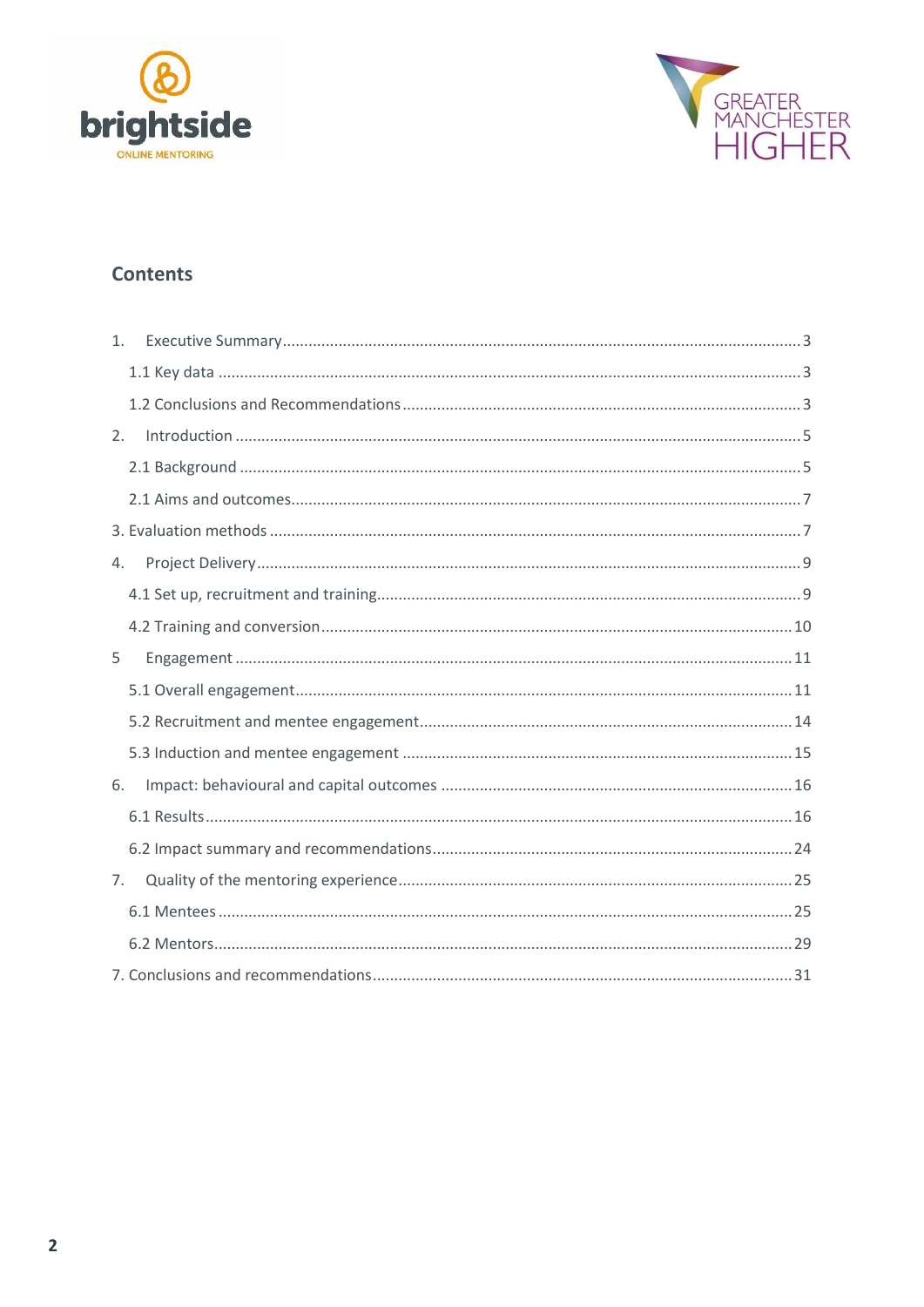



# <span id="page-2-0"></span>**1. Executive Summary**

<span id="page-2-1"></span>**1.1 Key data**



# <span id="page-2-2"></span>**1.2 Conclusions and Recommendations**

This evaluation shows that Insight online mentoring project continues to be an appropriate and effective intervention for year 12 students exploring the world of work and their career goals. The project was well engaged, with 71% of mentees sending their mentor at least three messages. The introduction of the mentor matching tool, Brightside app and adjustments to the content of mentee inductions resulted in the proportion of mentees converting fully from match to messaging improving by 25 percentage points since last year; this year, 97% of the cohort contacted their mentor. Following recommendations from the previous Insight evaluations, only one cohort of Insight ran this year in contrast to two cohorts in previous years. Concentrating recruitment efforts on one cohort proved successful with the match target of 350 mentees being surpassed, the first time the match target has been exceeded on an Insight project.

The majority of mentee respondents reported positive mentoring relationships, and most of the impact outcomes measured saw an overall increase between the start and end of the project, with all outcomes recording a positive change for at least 18% of mentees for whom we can measure distance travelled. Social Capital and Human Capital were particularly well-addressed, with just over 40% of mentee respondents recording a positive change in these outcomes. On an individual level, 26% of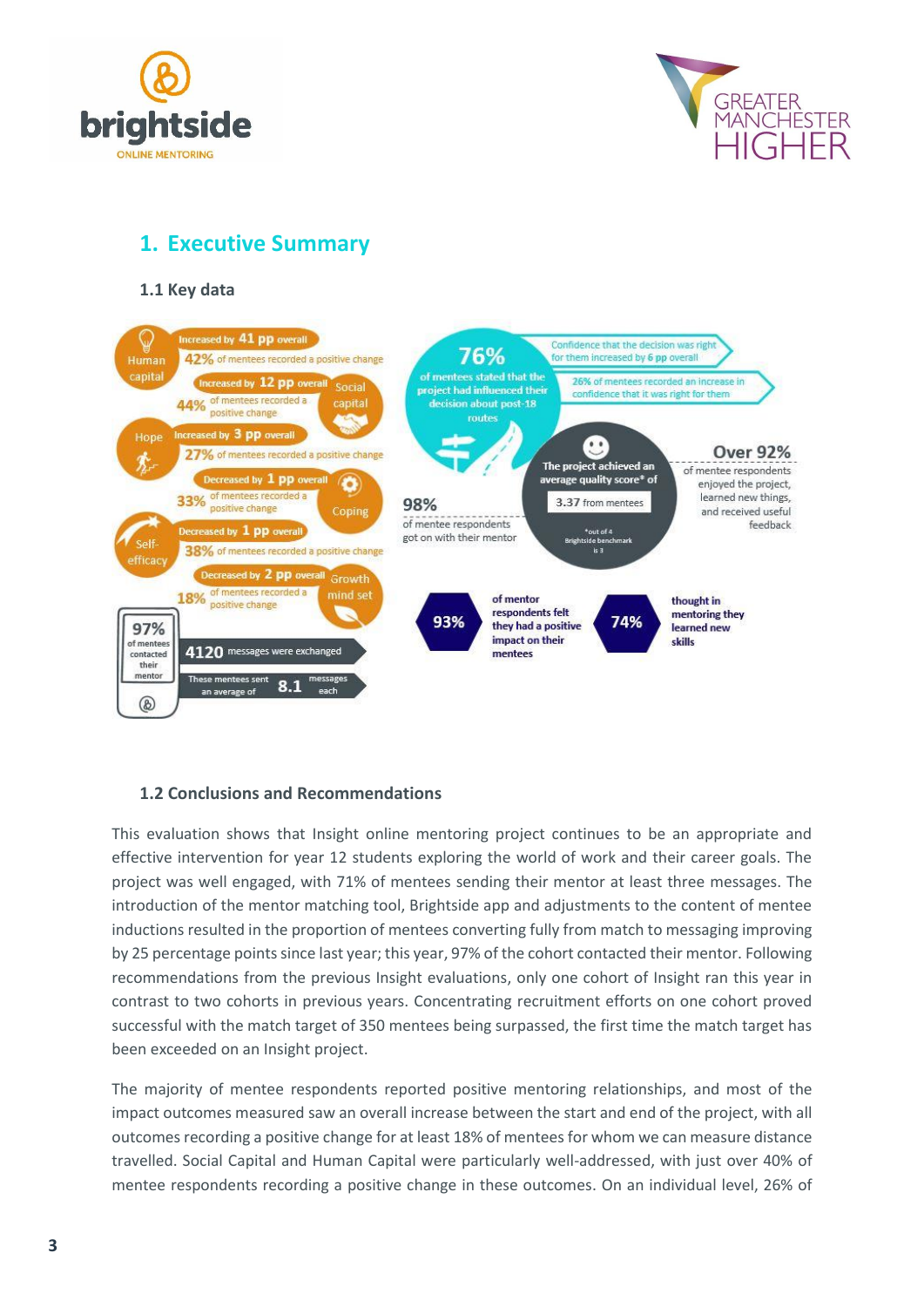



mentee respondents felt more confident in their decision about their most likely post-18 pathway at the end than at the beginning, and 76% said that Brightside mentoring contributed to their decision, at least in part. The proportion of mentees agreeing that they learnt new things, received useful feedback, felt more optimistic, and thought more clearly about the future as a result of mentoring all increased by at least 3 percentage points (and some by up to 9 percentage points) compared to the quality statements on the 2018-19 Insight projects.

Full recommendations for future projects can be found in the final section of this report but the summary is as follows.

- Brightside and GA staff in schools and colleges should emphasise the optional nature of the project when students attend a recruitment or induction session.
- The introduction of automated engagement reminders on the Brightside platform alongside Brightside's usual communications plan will help to encourage mentees and mentors to reply in a timely manner of 3-4 days.
- Recruiting sufficient mentor numbers to support a large cohort of 500 mentees should help to provide mentees with more mentor choice in their chosen sector and ensure mentors have enough time to check in with their quieter mentees and ensure they are responding to messages within 3-4 days.
- To better-set mentees' expectations, and help them understand the benefits of the programme and their commitment when taking part, mentee guides should be introduced. These will help to show mentees the content being covered each week and key milestones to achieve throughout the project.
- Mentor recruitment and training should continue to manage mentor expectations that they might be mentoring a mentee interested in their wider sector, not their specific job role, and upskill them to provide support through training, mentoring guides and project communications.
- Consider an optional extension to 8 weeks to provide support to the mentees still active in March.
- Brightside should send all mentor communications via the Brightside platform Announcement functionality to ensure project support messages can be easily found in one place.
- An optional mentor group chat could be introduced for peer support, providing a space to share challenges and for more experience mentors to share their advice and tips.
- To improve Hope, mentors should spend more time helping mentees apply what they are learning to their own situation, identifying next steps in a reassuring and supportive way.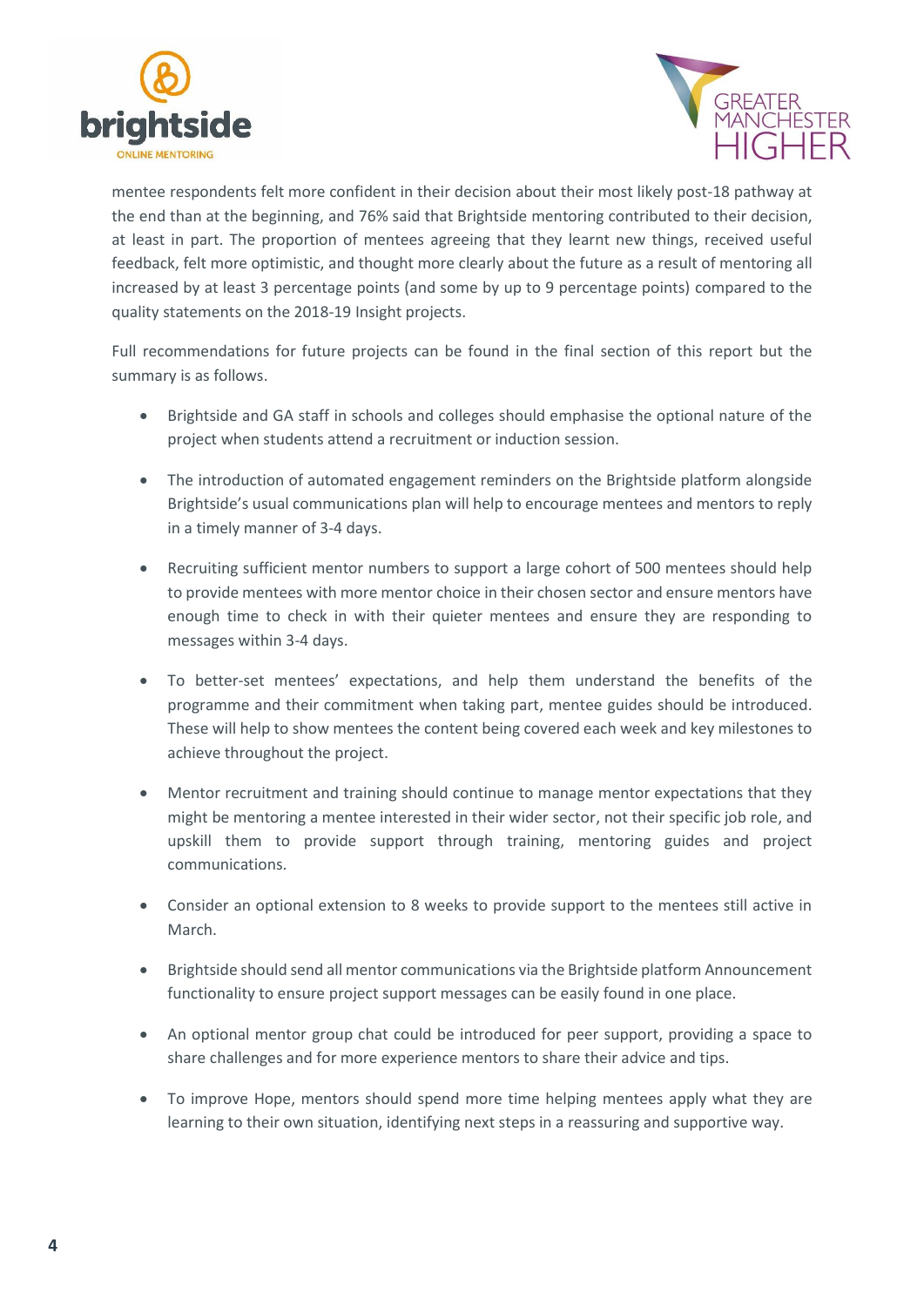



- To support mentees with their Coping skills, future projects should ensure conversations discussing challenges and barriers are also focusing on solutions, strategies and skills development to overcome these challenges to ensure mentees are not feeling daunted by the challenges they face.
- To increase Growth Mindset, both mentee and mentor training could contain an activity on SMART goals. This would help mentors understand the process of process of breaking an ideal or aspiration into smaller steps and why that can help develop Growth Mindset in mentees. Mentoring guides and in-project communications should also encourage mentors to share examples of their own goals to help mentees understand these processes and skills.
- To better affect Self-efficacy, mentoring guides and in-project communications could include more advice on helping mentees to identify, understand and develop their skills and strengths.
- To ensure mentees are not feeling daunted by the new information learnt during Sector Insight, future project communications and mentoring guides should be reviewed to ensure that as well as gaining insight into a sector of interest, mentees are benefitting from advice and signposting that they can apply to their own situation.
- Future projects should do more to promote the HE Explore mentoring programme by text, email and a phone campaign at the end of the Sector Insight project to ensure interested mentees take advantage of future – and longer – mentoring opportunities.

# <span id="page-4-0"></span>**2. Introduction**

This report examines the engagement, quality and impact of the Insight online mentoring programme, delivered by Brightside in partnership with the Greater Manchester Higher team. The project took place between February and April 2020. Working with 26 schools and colleges across Greater Manchester, 521 students from year 12 (including 153 from NCOP target postcodes) were matched online to a trained industry mentor.

This report draws together data and feedback to evaluate three key areas:

- 1. Mentees' engagement with the online mentoring
- 2. The impact on behavioural and capital outcomes
- 3. The quality of the mentoring relationships reported by mentors and mentees

### <span id="page-4-1"></span>**2.1 Background**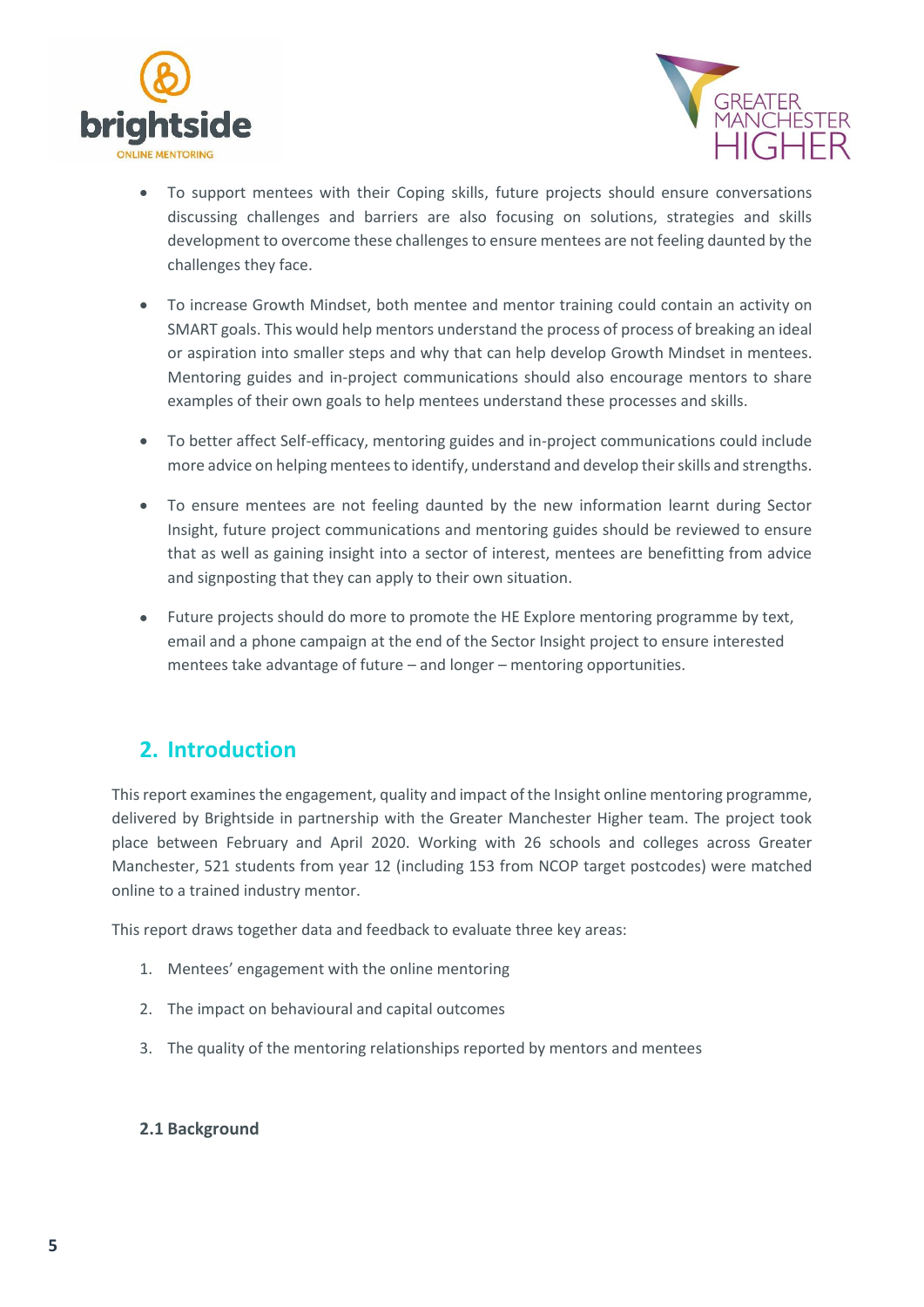



GM Higher and Brightside have been working together since 2016. Online mentoring for year 12 learners is one of GM Higher's core activities, offered to students across all five hubs. In 2020, three projects were delivered: Insight Mentoring, HE Explore and HE Apply.

The 2020 project was the fifth cohort of Year 12 learners to take part in the Insight mentoring project with GM Higher. Students from sixth forms and colleges in Greater Manchester were matched with a working professional or current student mentor from Brightside's volunteer network. Over the course of the project, mentees communicated with their mentor via the Brightside mentoring platform, providing an opportunity for them to get tailored 1:1 advice and support on their next steps, developing their knowledge of the professional working world and different careers so they are more able to make confident and informed decisions about their next steps. Mentees were encouraged to complete a series of optional online activities to help them explore and understand their chosen sector, and were provided with feedback on these activities by their mentor.

Insight included a 'soft launch' of two weeks ahead of the official launch, during which time mentee inductions were conducted. During inductions mentees were able to choose their own mentor using Brightside's new matching tool, taking into consideration their sector preferences and hobbies and interests. To prevent a drop off in engagement between match and week one mentees and mentors could begin messaging straight away once matched, and the below engagement summaries include the soft launch period.

| College/School                       | <b>No. Mentees</b> |
|--------------------------------------|--------------------|
| <b>Aquinas College</b>               | 40                 |
| Ashton Sixth Form College            | 5                  |
| <b>Bolton College</b>                | 15                 |
| <b>Bolton Sixth Form College</b>     | 7                  |
| Cardinal Langley                     | 18                 |
| Deanery                              | 13                 |
| <b>Glossopdale Community College</b> | 13                 |
| <b>Holy Cross College</b>            | 37                 |
| <b>Hopwood Hall College</b>          | 7                  |
| Loreto College                       | 27                 |
| Manchester Enterprise Academy        | 1                  |
| Oldham Sixth Form College            | 13                 |
| Parrs Wood High School               | 1                  |
| <b>Salford City College</b>          | 21                 |
| Salford City College Pendleton       | 15                 |
| The Manchester College               | 62                 |
| <b>Thornleigh Salesian College</b>   | 34                 |
| <b>Trafford College Stockport</b>    | 1                  |
| <b>TMC-Harperhey</b>                 | 3                  |

The table below shows the number of participating students broken down by school/college: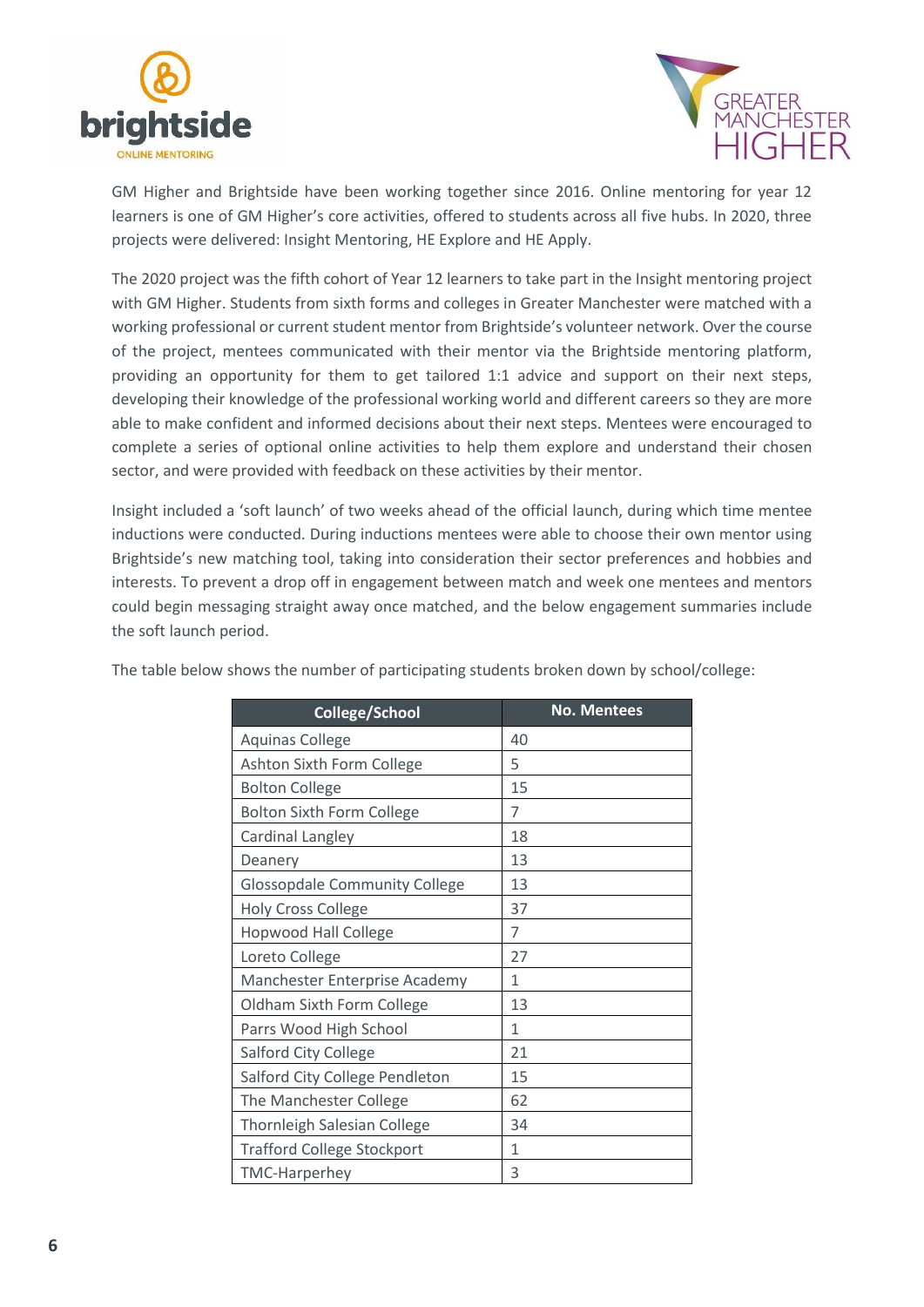



| TMC-Northenden                 | 3   |
|--------------------------------|-----|
| <b>TMC-Northenden Openshaw</b> | 66  |
| <b>TMC-Shena Simon</b>         | 31  |
| Trinity C of E High School     | 22  |
| <b>Winstanley College</b>      | 34  |
| Wigan and Leigh college        | 23  |
| Xaverian College               | q   |
| Total                          | 521 |

As with previous cohorts, Brightside supported mentors with sector specific mentoring guides. The guides included resources and suggested questions, designed to support mentoring pairs with their mentoring conversations and relationships. Brightside also delivered a communications plan, involving tailored emails and texts to mentors and mentees to keep them on track, offer support and send reminders to those who were not messaging regularly. Mentoring guides and project communications included topics on goal setting, exploring pathways to and job roles in various sectors, skills development, commercial awareness and the differences between the world of work and school.

# <span id="page-6-0"></span>**2.1 Aims and outcomes**

This project aims to give Year 12 students an insight into a sector of their interest, exploring their post-18 and career options.

The specific project aims are:

- To help mentees explore the range of career or higher education options related to a specific subject or sector
- To develop their understanding of routes into the sector or area
- To begin to build the soft skills required for success in the field
- To help them understand their own strengths and weaknesses in relation to the sector/subject
- To increase their human capital through the online activities
- To increase their social capital through working with a relevant mentor

# <span id="page-6-1"></span>**3. Evaluation methods**

This evaluation draws together findings from Brightside's Quality and Impact (Q&I) framework, alongside engagement data from Brightside's online mentoring platform.

The evaluation framework is made up of entry and exit surveys. The entry survey is compulsory for all mentees to complete at the start of project before they can send their first message, which explains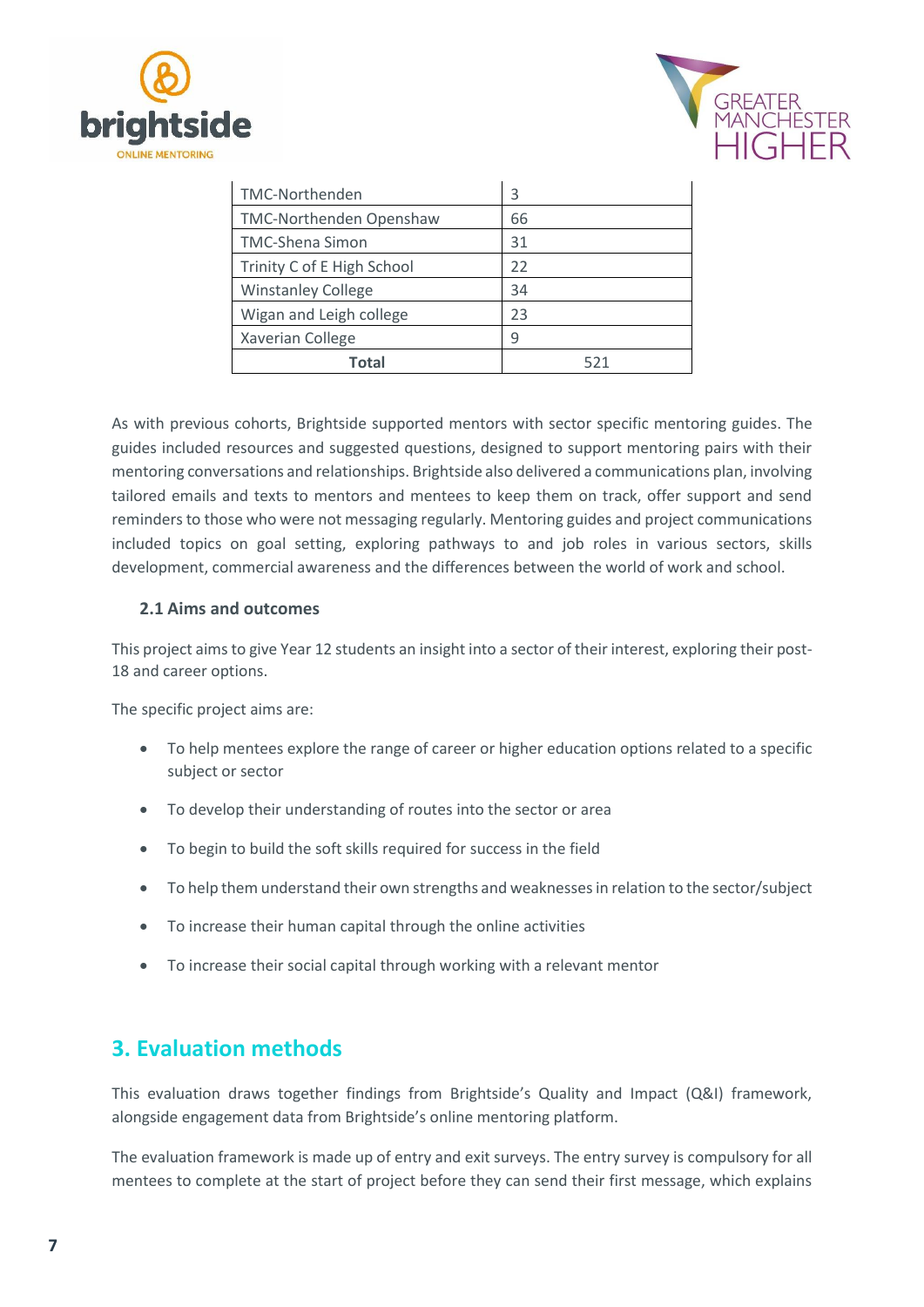



the 100% response rate. The exit survey relies on mentees and mentors completing it at the end of a project, therefore responses to the exit surveys vary.

The response rates for the surveys analysed in this report are as follows:

- 1. The mentee baseline survey 522 responses / 100% response rate
- 2. The mentee exit survey 178 responses / 34% response rate
- 3. The mentor exit survey 46 responses / 35% response rate

Similar to previous years, the mentee exit survey response rate represented around a third of the cohort. Brightside should review the timing and communications around the exit surveys in order to maintain a good response rate for mentors and increase the rate for mentees.

The surveys have been developed to assess the quality of mentoring relationships within a project, as well as the impact that mentoring may have had on behavioural and capital outcomes for students. The mentee entry and exit surveys therefore included a number of scales used to measure distance travelled against key outcomes that Brightside aims to achieve through online mentoring, helping young people make confident and informed decisions. These outcomes are:

#### **Behavioural outcomes**

- **Hope:** a combination of optimism and agency, which emphasises the importance of setting specific goals based on flexibility and motivation.
- **Coping:** skills that people use when faced with specific difficulties.
- **Growth Mindset:** the belief that abilities are not fixed but can be developed through hard work.
- **Self-efficacy:** an awareness of one's own strengths and confidence in one's abilities to achieve specific goals.

#### **Capital outcomes**

- **Social Capital:** networks and connections who can provide informal advice and support.
- **Human Capital:** specific knowledge and skills related to education and careers.

In order to analyse a broad range of topics, all surveys contain a combination of open text questions to provide qualitative data, and closed questions to collect quantitative data. Unless otherwise stated, the closed questions asked respondents to indicate whether they agreed strongly, agreed, were neutral, disagreed or disagreed strongly with a statement.

#### **Impact analysis**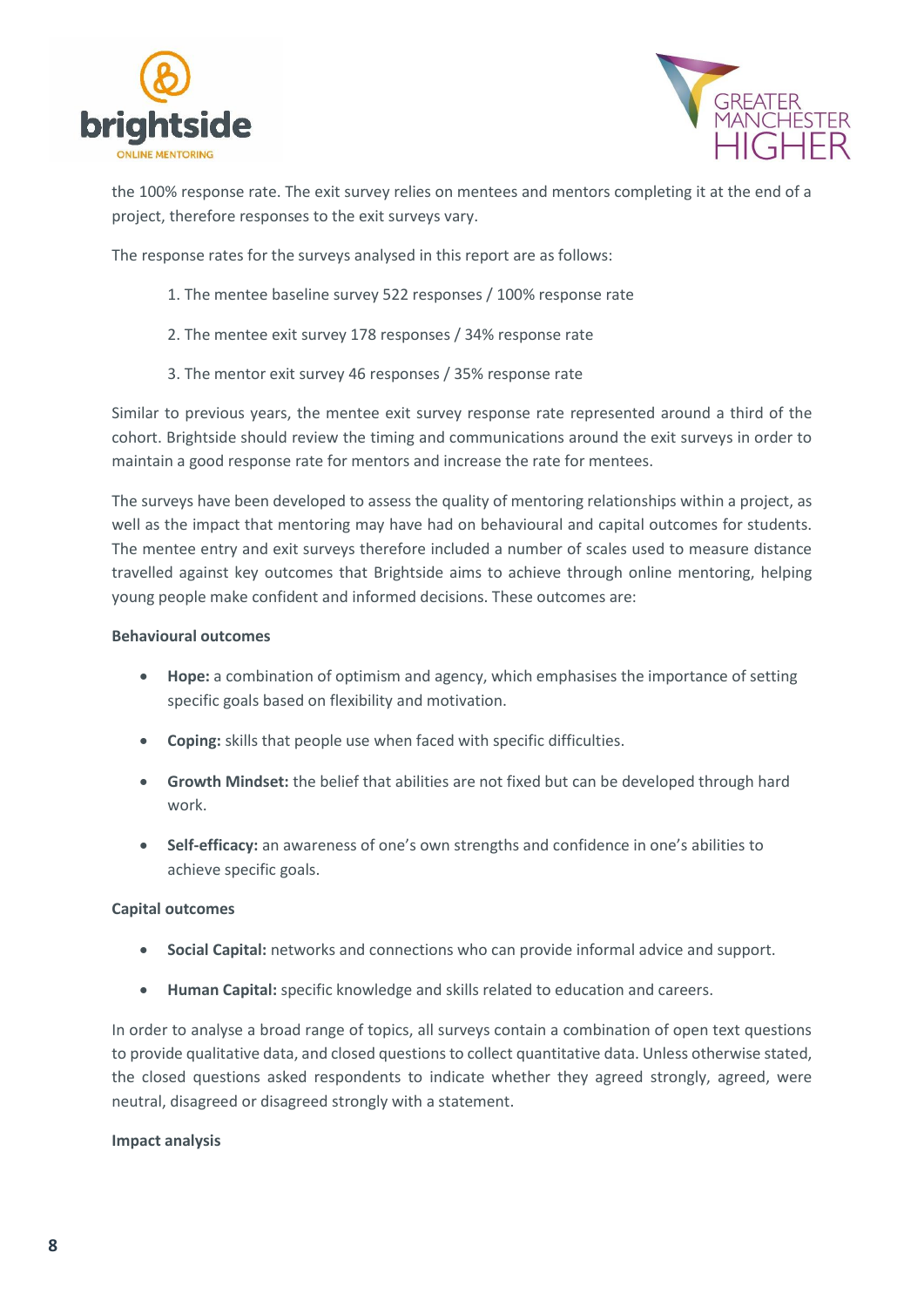



When survey responses are collected via the online platform, a unique identifier is attached to each response. For the impact section of this evaluation, we have compared the results of the mentees who completed the exit survey to their individual responses in the entry survey to ensure an accurate analysis of distance travelled. It should be noted throughout the impact analysis in this report that only 178 matched responses have been analysed, representing 34% of the cohort.

In 2020, Brightside launched a new method of impact analysis, based on learning from an external audit of our impact data and the development of internal systems. We are now able to score and standardise responses, giving us an overall change (in percentage points) for each outcome, which can be compared to each other. We can also report on the proportion of mentees that showed positive, negative or no progress against each outcome. This new analysis method has been used for this evaluation, meaning the impact results are not directly comparable with previous year's Insight projects where the analysis reported progress at an overall level (e.g. the proportion of mentees that agreed with a statement at the start compared to the end) without standardising the responses.

# <span id="page-8-0"></span>**4. Project Delivery**

# <span id="page-8-1"></span>**4.1 Set up, recruitment and training**

Students were recruited to sign up to Insight Mentoring by GM Higher's Graduate Advisors (GAs) based at partner institutions, supported by their Hub Managers and the Central Team. GAs focused on recruitment from December to January, with the aim of having all students recruited and inducted by early-February.

Following recommendations from the previous Insight evaluations, only one cohort of Insight ran this year in contrast to two cohorts in previous years. Concentrating recruitment efforts on one cohort proved successful with the match target of 350 mentees being surpassed, the first time the match target has been exceeded on an Insight project. The hubs setting recruitment targets based on the expected conversion rate helped to ensure sufficient students were recruited, to account for a drop off between sign up and match. This approach also means that hubs did not have to recruit students to HE Apply and Insight simultaneously in the autumn term, which may well have contributed to the success of the Insight recruitment in January.

As usual, mentee recruitment methods varied between hubs and sixth forms/colleges. These included presentations to small groups through in-school sessions or assemblies delivered by Brightside or the GAs, and mass communications via email or text.

Students completed an online sign-up form and were then invited to an induction session delivered by Brightside or the GAs. During inductions, mentees were informed of the benefits of the programme, created their accounts, completed their baseline survey, chose their mentor using the matching tool quiz and were supported to send their first messages to their mentor. Where there were more than 10 mentees per sixth form/college, face-to-face induction sessions were delivered. 63 mentees attended webinars in their own time or during school hours.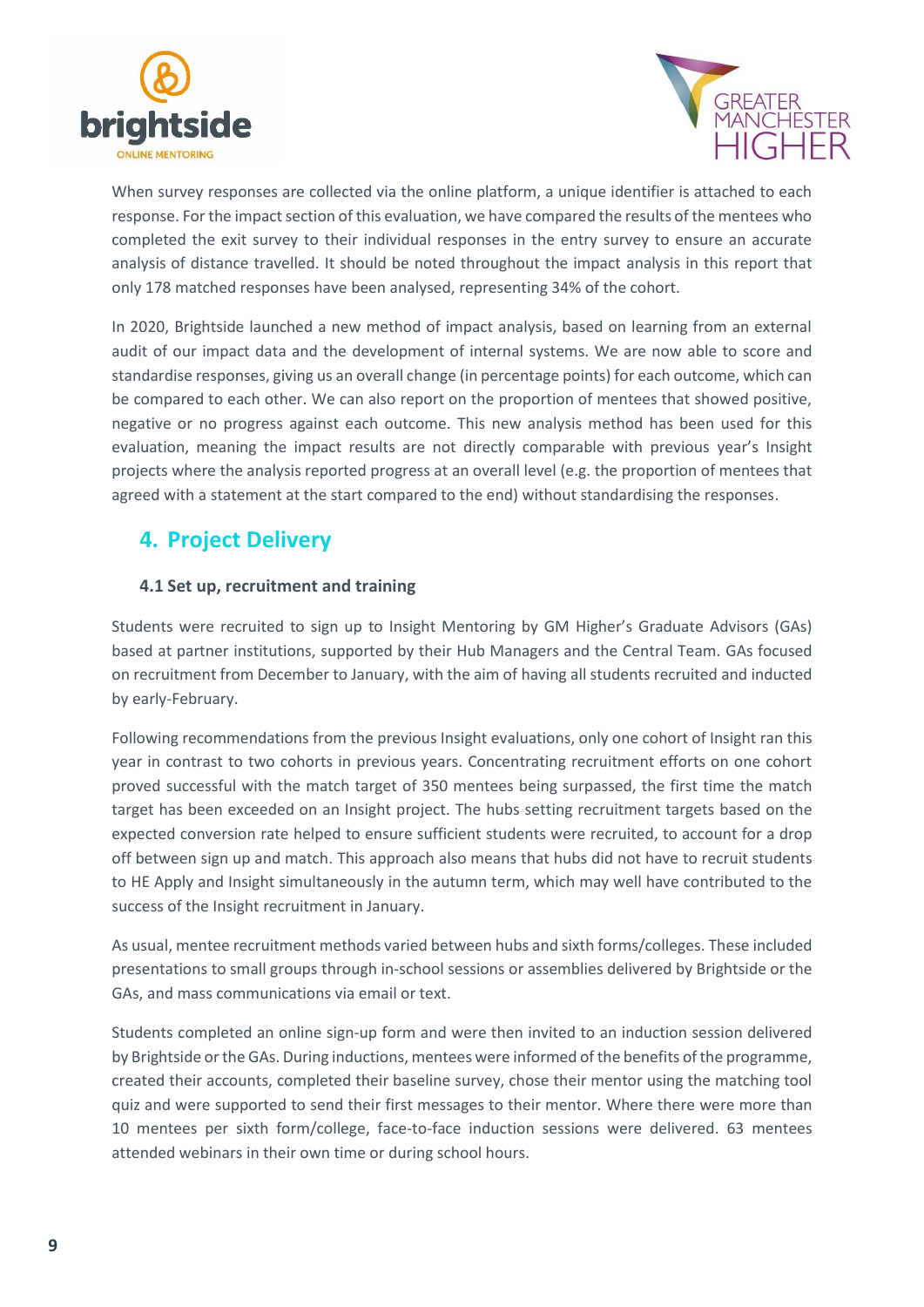



Although NCOP encourages consortia to focus activities on learners from NCOP target postcodes (specific geographical wards where there are lower than expected levels of participation considering Key Stage 4 attainment), GM Higher continued to be flexible and include non-target students. This approach made it easier for sixth forms and colleges to participate, and enabled GAs to use recruitment strategies that would access higher numbers of students rather than singling out NCOP learners only. They were encouraged to consider targeting during recruitment, and try, where possible, to specifically target NCOP students. Similarly to the 2017-18 and 2018-19 cohorts, targeting remained at the 30% mark with 29% of mentees being from NCOP wards. This is much lower than the GM Higher target of 66%, illustrating how targeting continues to be an ongoing challenge. Future projects and training for GAs should focus on how this targeting could be improved.

Mentors were recruited through Brightside's network of university and industry volunteers, and they were trained via webinar. The professional make-up of the volunteer network informed which sectors were offered to students, and therefore the following strands were set up:

- Insight into Business and Management
- Insight into Education and Social Care
- Insight into STEM
- Insight into Medicine and Healthcare
- Insight into University Study
- Insight into Creative and Digital Industries
- Insight into IT and Computing
- **•** Insight into Higher and Degree Apprenticeships
- Insight into Law and Criminology
- Insight into Sport

#### <span id="page-9-0"></span>**4.2 Training and conversion**

901 students completed the initial sign up form, which is significantly higher than the 404 students in Insight cohort 3 and 161 in cohort 4. With space for about 500 mentees, this meant that not every student could be accepted on to the project and NCOP learners were particularly targeted and prioritised. While the overall conversion rate (sign up to match) was slightly lower than the previous year – due to the exceptionally high number of learners recruited – NCOP learners converted at a higher rate (68%), suggesting conversion strategies aimed at target learners were successful. The introduction of one cohort of Insight in February running separately from HE Apply recruitment proved highly successful and the GAs recruitment efforts were excellent.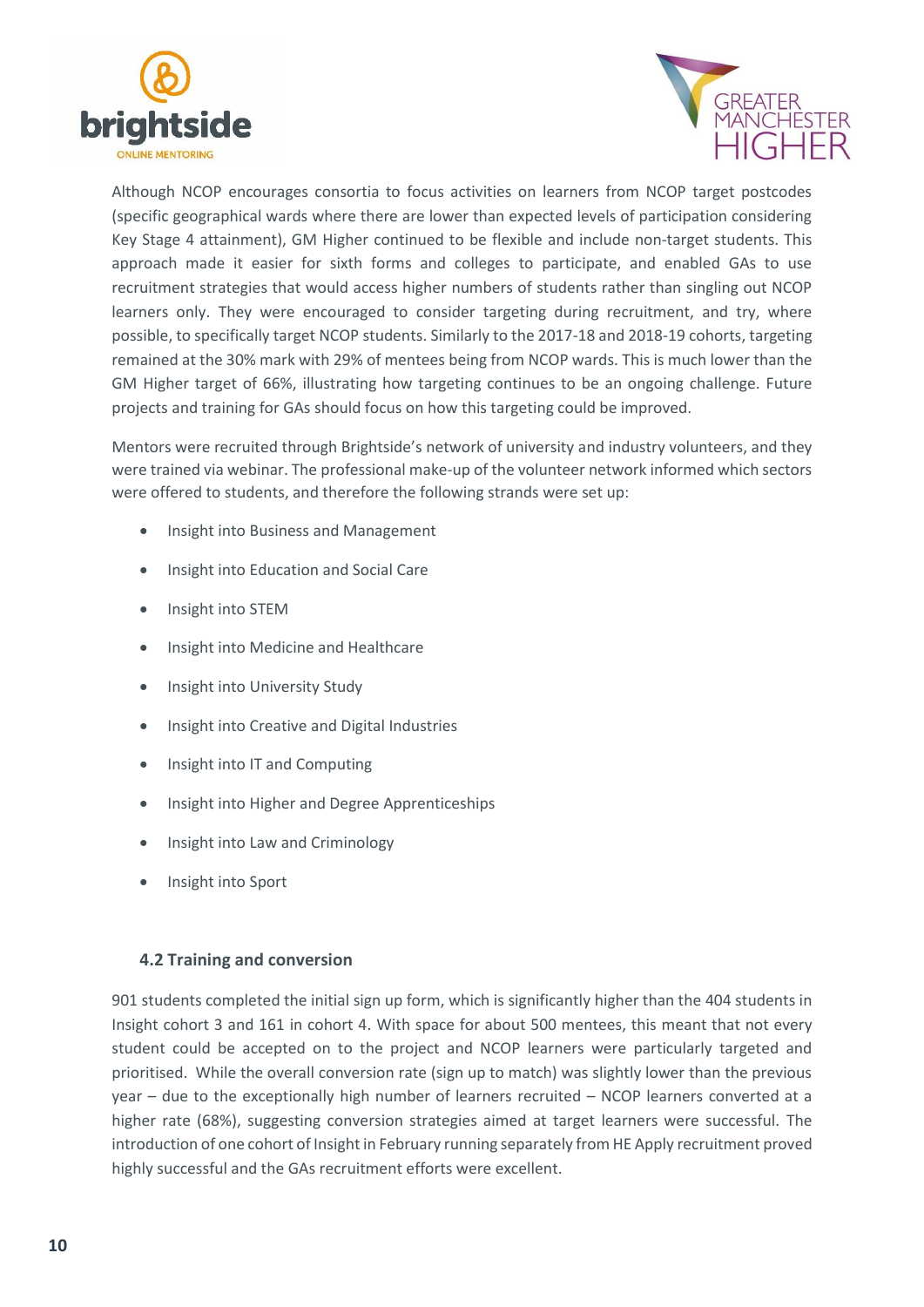



The table below shows the conversion rate of mentees for the 2020 project:

| Insight 2020      | Number of students<br>matched | Number of students<br>who completed initial<br>sign-up | Conversion rate |
|-------------------|-------------------------------|--------------------------------------------------------|-----------------|
| Total             | 521                           | 901                                                    | 58%             |
| <b>Total NCOP</b> | 153                           | 226                                                    | 68%             |

And the table below shows the conversion rate compared to previous years, indicating that a conversion rate of around 60% is realistic and factoring this into setting recruitment targets works well.

|                                 | Number of<br>students matched | Number of<br>students who<br>completed initial<br>sign-up | Conversion rate |
|---------------------------------|-------------------------------|-----------------------------------------------------------|-----------------|
| Insight 2020                    | 521                           | 901                                                       | 58%             |
| Insight Cohort 4 (Feb-Apr 2019) | 105                           | 161                                                       | 65%             |
| Insight Cohort 3 (Oct-Dec 2018) | 209                           | 404                                                       | 52%             |
| Insight Cohort 2 (Mar-May 2018) | 171                           | 76                                                        | 44%             |
| Insight Cohort 1 (Jan-Mar 2018) | 310                           | 219                                                       | 71%             |
| Insight Pilot (May-July 2017)   | 221                           | 53                                                        | 24%             |

# <span id="page-10-0"></span>**5 Engagement**

# <span id="page-10-1"></span>**5.1 Overall engagement**

Overall, Insight had good engagement with 97% of mentees sending at least 1 message. Of these, 71% of mentees sending at least 3 messages and 46% sending at least 6 messages. In total, mentees sent 4120 messages to their mentors; an average of 7.9 over the course of the project. 28% of mentees sent 10 or more messages to their mentor.

The table below shows the overall figures for how far mentees engaged with their mentors over the course of the project, alongside the equivalent figures for previous cohorts:

|                               | Number<br>matched<br>mentees | Proportion of<br>active<br>mentees $(1+$<br>messages) | Active<br>mentees<br>sending $3+$ | Active<br>mentees<br>sending<br>$6+$ | Average<br>number of<br>messages<br>sent by<br>active<br>mentees |
|-------------------------------|------------------------------|-------------------------------------------------------|-----------------------------------|--------------------------------------|------------------------------------------------------------------|
| Insight (February-April 2020) | 521                          | 97%                                                   | 73%                               | 48%                                  | 8.1                                                              |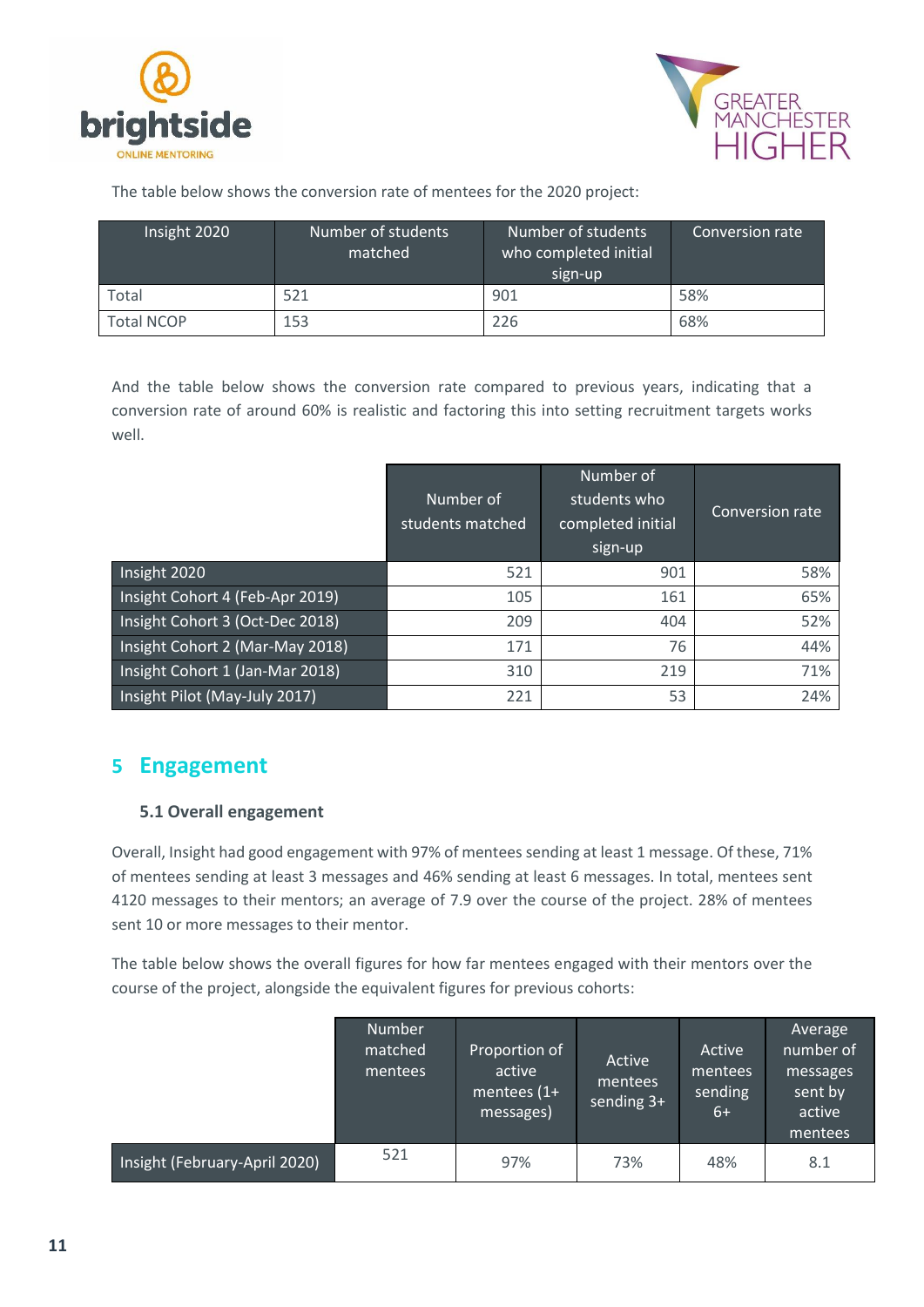



| Insight Cohort 4 (Feb-Apr<br>2019  | 105 | 72% | 73% | 50% | 7.3 |
|------------------------------------|-----|-----|-----|-----|-----|
| Insight Cohort 3 (Oct-Dec<br>2018) | 209 | 75% | 86% | 59% |     |
| Insight Cohort 2 (Mar-May<br>2018) | 76  | 87% | 83% | 64% | 9   |
| Insight Cohort 1 (Jan-Mar<br>2018) | 219 | 84% | 84% | 61% | 8   |
| Insight Pilot (May-July 2017)      | 53  | 85% | 93% | 71% | 11  |

Positively, the proportion of mentees converting fully from match to messaging has improved by 25 percentage points since last year. 97% of the cohort made contact with their mentor, which is a significant improvement and the highest for any Insight cohort to date. The average number of messages sent by mentees was also higher than last year at 8.1 compared to 7.3. One of the factors which may have contributed to this increase in engagement is the introduction of the new matching tool. In previous years, inductions have covered the benefits of the project and supported mentees to create their accounts on the Brightside platform, then complete a survey to share their subject interests and hobbies. Brightside then matched them after the induction, using their survey responses to choose an appropriate mentor. This could sometimes take a few days. The introduction of the matching tool enabled mentees to choose their mentor match during their induction, and therefore there is time to also write and send their first message. The matching tool also helps to give mentees agency in their mentor choice and helps with rapport building as includes tips on what to include in first messages. The mentor matching tool was developed following a research project with Brightside and Bain & Co., with the aim of helping to build rapport and improve engagement. It is very encouraging to see the tool having a positive impact on engagement on this Insight project.

Another contributing factor may have been the roll out and active encouragement of mentees and mentors to use the Brightside mentoring app. At Brightside, we have seen portfolio-level statistics showing significant increase in engagement from users using the app: across our entire project portfolio, between April-June 2020 there were 3610 live app users, 70% of which were mentees. There is a positive shift in user experience for our app users, with app users sending twice as many messages than website users and a higher proportion of app users sending 3+ and 10+ messages compared to website users. Although we do not have these statistics for the specific GM Higher cohort, this is likely to also have contributed to 97% of the cohort sending at least one message to their mentor.

Despite this higher proportion of mentees sending a first message, the proportion of mentees converting on to send 3+ and 6+ messages to their mentor has remained similar to last year's February-April cohort.

Mentors were originally recruited for a match ratio of 3-6 mentees each, to support an overall matching target of 350 mentees. In response to the much higher number of mentees recruited than expected, several mentors were chosen by 6 or more mentees (18% of mentor cohort). This may have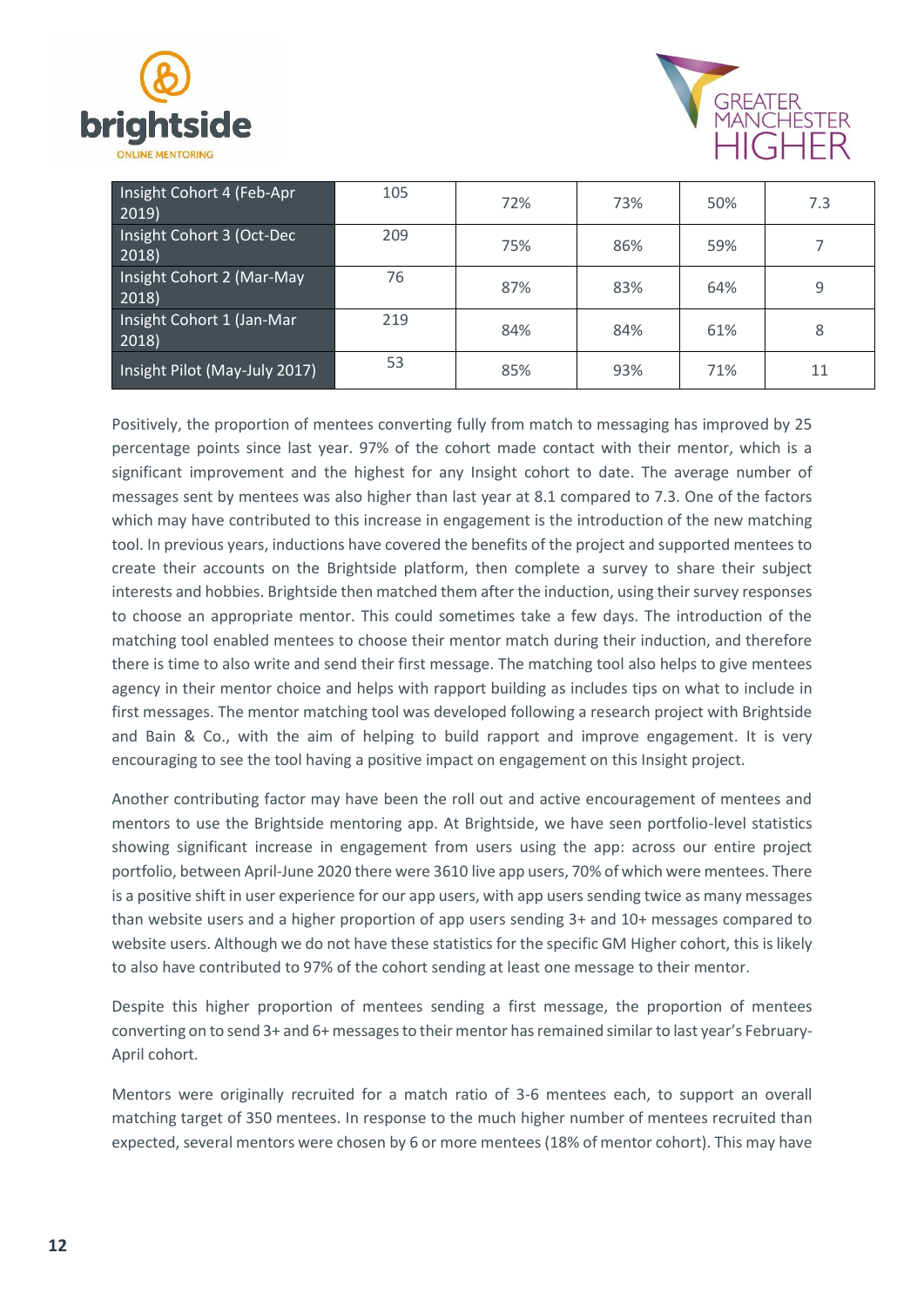



resulted in mentors finding it harder to check in with their quieter mentees and focusing their time on supporting their more responsive mentees.

Following the recruitment and conversion success of this year's programme, when planning for future Insight projects working with higher mentee numbers, mentor recruitment targets should be set from the outset to ensure mentors are not supporting more than 3 mentees. This will help ensure they have sufficient time to check in with their quieter mentees and ensure they are responding to messages within 3-4 days. Hub expectations should continue to be managed that mentee match numbers cannot be surpassed by a significant extent to ensure every mentee is receiving a quality mentoring experience. Also, during the recruitment phase, Brightside and GAs should ensure students are opting in to this opportunity and understand their commitment to the programme, not just recruiting students to fill spaces. This will ensure mentees are engaged and responsive to their mentors'support, as well as helping to ensure numbers are not exceeded to the same extent without prior planning and the necessary mentor recruitment.

Another factor which may help to improve the proportion of mentees sending 3 or more messages to their mentor is the introduction of automated engagement reminders on the Brightside platform. This is another new feature, which involves the platform automatically sending any mentee or mentor a notification if they have not replied to a message for four days. Users receive a notification depending on how they signed up to their platform – either via email, text, or a push notification from the app. These extra engagement reminders alongside Brightside's usual communications plan will help to encourage mentees and mentors to reply in a timely manner.

These recommendations should help to improve the proportion of mentees sending 3 or more or 6 or more messages to their mentor on future Insight projects.

Overall, the engagement for NCOP and non-NCOP learners was very similar and both were high (differences were between 1 and 3 percentage points for the main engagement metrics). This is consistent with previous evaluation findings, showing the intervention is appropriate for target students. The table below shows the engagement figures for broken down by NCOP and non-NCOP alongside the equivalent data for previous cohorts:

|                                 |             | Number of<br>active<br>mentees $(1+$<br>messages) | Active<br>mentees<br>sending<br>$3+$ | Active<br>mentees<br>sending<br>6+ | Average<br>number of<br>messages<br>sent by<br>active<br>mentees |
|---------------------------------|-------------|---------------------------------------------------|--------------------------------------|------------------------------------|------------------------------------------------------------------|
| Insight (February-April 2020)   | <b>NCOP</b> | 98%                                               | 72%                                  | 48%                                | 8.1                                                              |
|                                 | Non-NCOP    | 97%                                               | 70%                                  | 45%                                | 8.2                                                              |
| Insight Cohort 4 (Feb-Apr 2019) | <b>NCOP</b> | 73%                                               | 86%                                  | 58%                                | 7.9                                                              |
|                                 | Non-NCOP    | 77%                                               | 63%                                  | 44%                                | 6.9                                                              |
|                                 | <b>NCOP</b> | 77%                                               | 93%                                  | 67%                                | 8.5                                                              |
| Insight Cohort 3 (Oct-Dec 2018) | Non-NCOP    | 75%                                               | 83%                                  | 56%                                | 7                                                                |
| Insight Cohort 2 (Mar-May 2018) | <b>NCOP</b> | 87%                                               | 88%                                  | 81%                                | 12                                                               |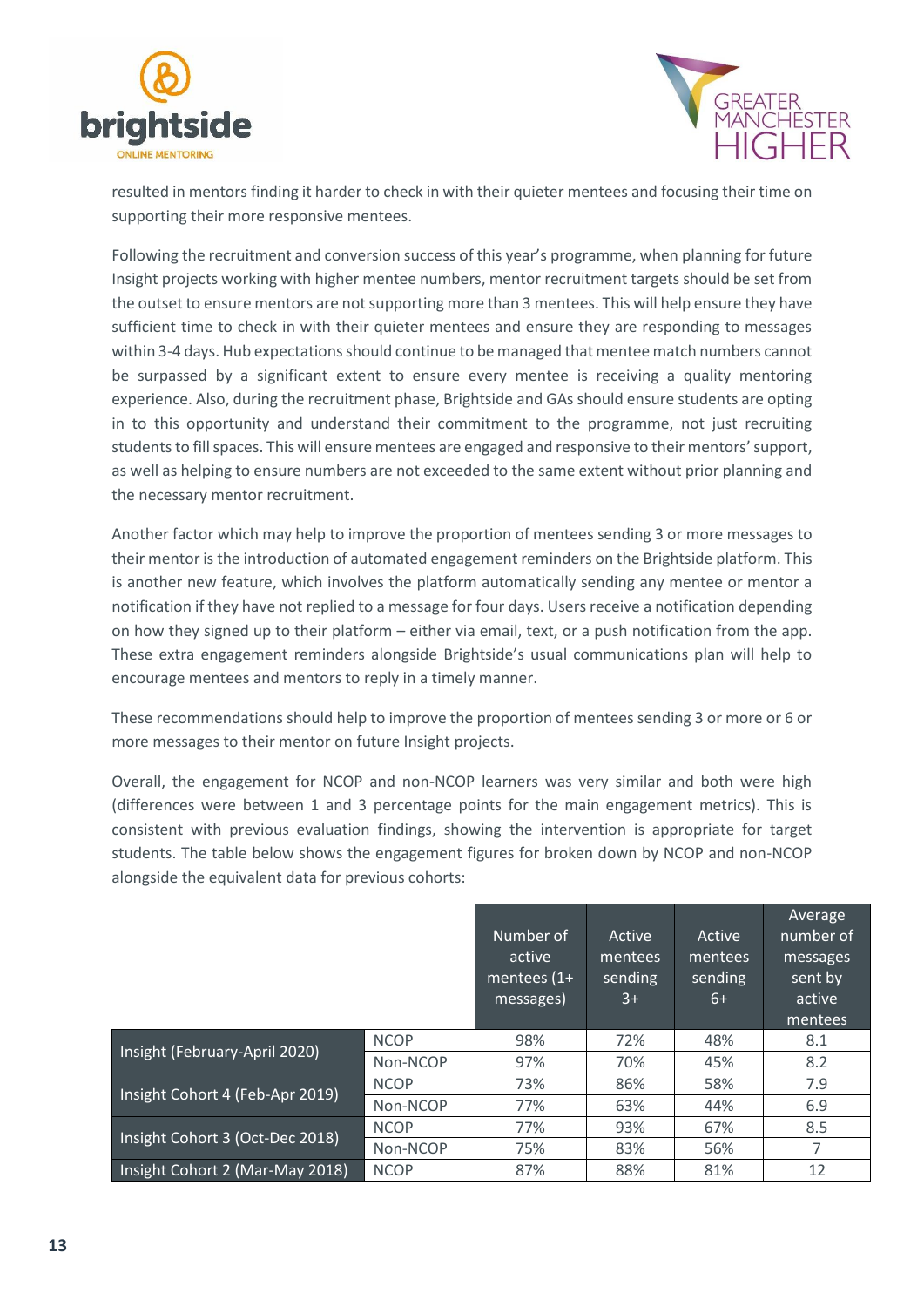



|                                 | Non-NCOP    | 87% | 80%  | 53% |    |
|---------------------------------|-------------|-----|------|-----|----|
|                                 | <b>NCOP</b> | 88% | 86%  | 66% | q  |
| Insight Cohort 1 (Jan-Mar 2018) | Non-NCOP    | 83% | 83%  | 58% |    |
|                                 | <b>NCOP</b> | 82% | 83%  | 44% |    |
| Insight Pilot (May-July 2017)   | Non-NCOP    | 87% | 100% | 89% | 14 |

Positively, the proportion of NCOP mentees converting fully from match to messaging has improved by 25 percentage points since 2018-19; this year 98% of the NCOP cohort messaged. However, we should note that the proportion of mentees going on to send 3 or more messages and 6 or more messages to their mentor is lower when compared to last year's February-April cohort (by 14 and 10 percentage points respectively). While this year's figures were still high, the recommendations suggested above will also be relevant for improving NCOP learners' messaging rates.

132 mentors were matched to an average of 4 mentees each, and their engagement figures are also impressive. Mentors sent 5546 messages to their mentees in total (higher than the total sent by mentees and an average of 42 messages each). 100% of the mentor cohort sent 3+ messages and the vast majority sent 10+. While this mainly reflects the high engagement from mentees and the fact that they had multiple mentees each, it is positive to see mentors meeting engagement expectations and sending a high number of messages.

# <span id="page-13-0"></span>**5.2 Recruitment and mentee engagement**

A more detailed analysis of engagement sheds light on the different recruitment and training methods that were used and can suggest which methods are most effective at preparing mentees to engage with a project.

|                                              | % of all<br>participants | % of all<br>mentees<br>who sent<br>$1+$<br>messages<br>('active') | % of all<br>mentees<br>who sent<br>$3+$<br>messages | % of all<br>mentees who<br>sent 6+<br>messages | % of all<br>mentees who<br>sent 10+<br>messages | Average<br>messages sent<br>by active<br>mentees |
|----------------------------------------------|--------------------------|-------------------------------------------------------------------|-----------------------------------------------------|------------------------------------------------|-------------------------------------------------|--------------------------------------------------|
| Assembly (9)                                 | 2%                       | 100%                                                              | 89%                                                 | 67%                                            | 44%                                             | 11                                               |
| Email from my<br>school/college/teacher (24) | 5%                       | 100%                                                              | 100%                                                | 71%                                            | 42%                                             | 10                                               |
| Flyer/postcard (4)                           | 1%                       | 75%                                                               | 75%                                                 | 75%                                            | 25%                                             | 9                                                |
| From a friend (8)                            | 2%                       | 100%                                                              | 88%                                                 | 75%                                            | 50%                                             | 14                                               |
| Posters (3)                                  | 1%                       | 100%                                                              | 67%                                                 | 67%                                            | 67%                                             | 10                                               |

The table shows mentee engagement levels broken down by recruitment method: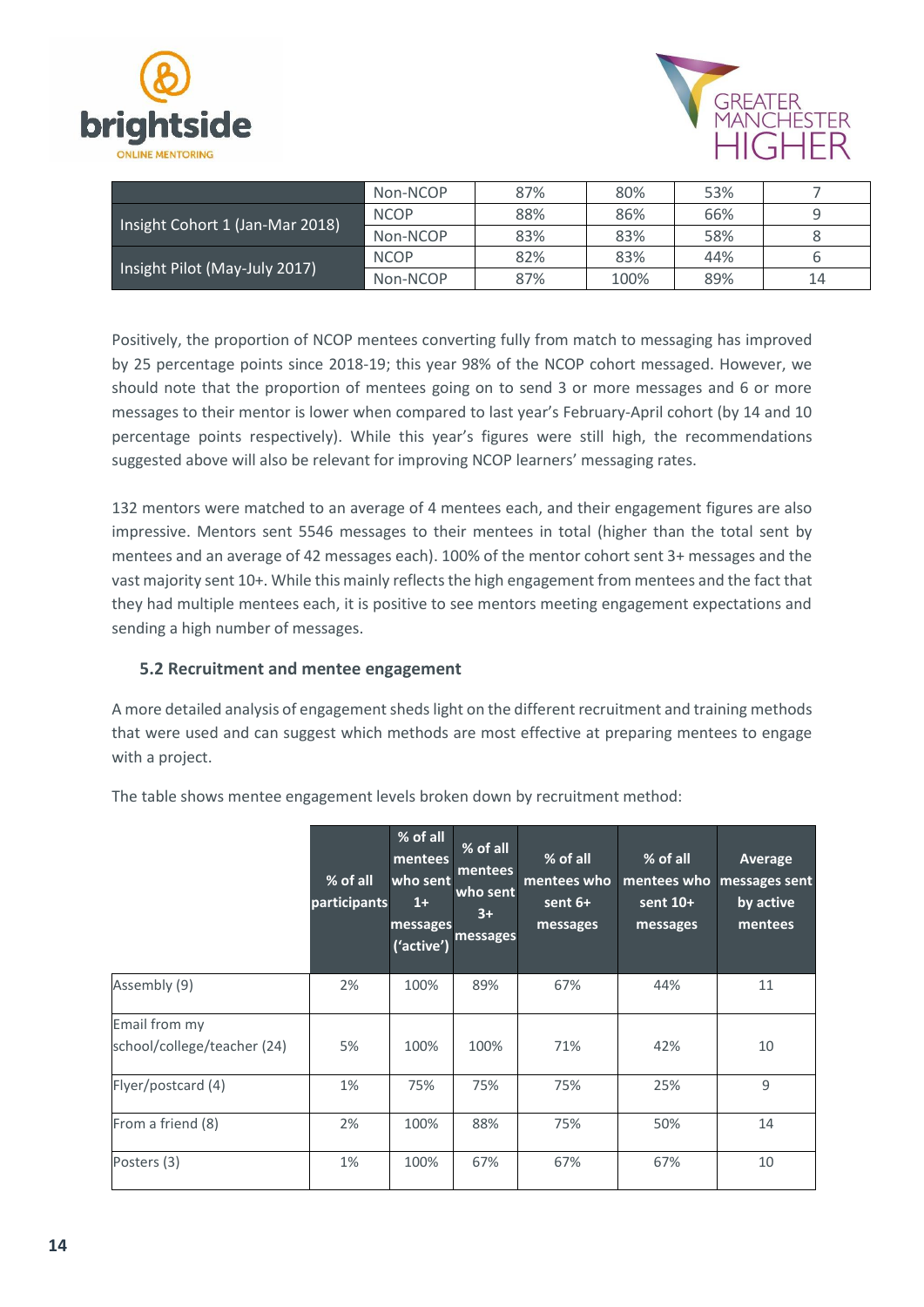



| Presentation in class (64)                | 12%  | 95%  | 64%  | 42%  | 27%  | 7.6  |
|-------------------------------------------|------|------|------|------|------|------|
| Recruitment/induction combo<br>(364)      | 70%  | 97%  | 66%  | 40%  | 23%  | 7.4  |
| School staff (4)                          | 1%   | 100% | 100% | 100% | 50%  | 14   |
| Screens around sixth<br>form/college (30) | 6%   | 97%  | 93%  | 77%  | 57%  | 12.4 |
| Social Media (3)                          | 1%   | 100% | 100% | 67%  | 67%  | 14.3 |
| Stand in college (2)                      | 0.4% | 100% | 100% | 100% | 100% | 12   |
| Text message on my phone (4)              | 1%   | 100% | 100% | 75%  | 50%  | 10.3 |
| Website (1)                               | 0.2% | 100% | 100% | 0%   | 0%   | 3    |
| Unknown (1)                               | 0.2% | 100% | 100% | 100% | 0%   | 88   |

Engagement is slightly better for mentees recruited via mass communications and posters however it is likely that the students who signed up to the programme via these methods were more engaged in the first place and likely to put themselves forward for a programme. The majority of mentees were recruited via face-to-face sign up sessions which proved effective at producing good engagement.

# <span id="page-14-0"></span>**5.3 Induction and mentee engagement**

The table shows mentee engagement levels broken down by induction method:

| <b>Training method</b>             | % of all<br>participants | % of all<br>mentees who<br>sent $1+$<br>messages<br>('active') | % of all<br>mentees<br>who sent $3+$<br>messages | % of all<br>mentees<br>who sent $6+$<br>messages | $%$ of all<br>mentees<br>who sent<br>$10+$<br>messages | Average<br>messages<br>sent by<br>active<br>mentees |
|------------------------------------|--------------------------|----------------------------------------------------------------|--------------------------------------------------|--------------------------------------------------|--------------------------------------------------------|-----------------------------------------------------|
| Brightside Face-to-face<br>(249)   | 48%                      | 97%                                                            | 73%                                              | 51%                                              | 32%                                                    | 8.2                                                 |
| GA Face-to-face (209)              | 40%                      | 96%                                                            | 61%                                              | 39%                                              | 21%                                                    | 7.4                                                 |
| In-school webinar (55)             | 11%                      | 100%                                                           | 93%                                              | 49%                                              | 29%                                                    | 9                                                   |
| Webinar outside school<br>time (8) | 2%                       | 100%                                                           | 100%                                             | 88%                                              | 63%                                                    | 19                                                  |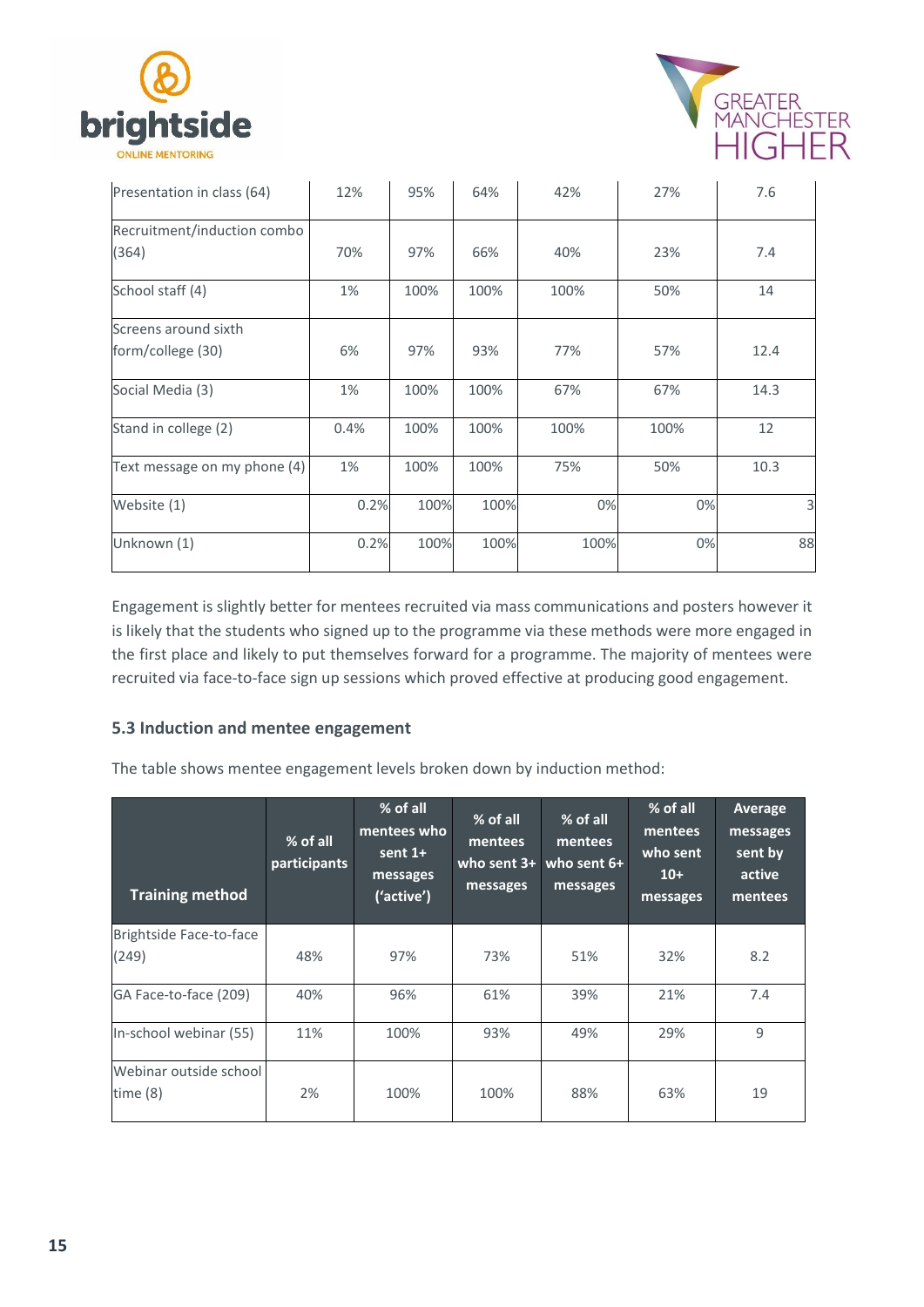



All of the induction methods used for this project were successful, resulting in over 61% of mentees sending three or more messages to their mentors. The mentees trained by a webinar in their own time had high engagement levels, however these results are unsurprising as mentees willing to give up their free time to attend a webinar are likely to be motivated and engaged participants. Mentees trained by this method only represent 2% of the cohort. The majority of mentees were trained by face-to-face sessions led by Brightside staff or GAs, and mentees trained in this way still engaged well. In future, face-to-face inductions should continue to be prioritised where possible as the highest number of students attend these sessions whereas webinars are more likely to attract only engaged students.

# <span id="page-15-0"></span>**6. Impact: behavioural and capital outcomes**

# <span id="page-15-1"></span>**6.1 Results**

#### **Social capital**

Mentees were asked how far they agreed that they had people to call on for education or employment advice. Brightside aims to provide this by giving mentees access to a mentor outside their usual network who can provide information as well as signposting them to other sources of information.

When responses were scored and standardised, **the overall change at the group level was an increase of 12 percentage points (pp)**. This is positive and shows significant overall change in Social Capital between the start and the end of the project.

The graph below shows the proportion of mentees who experienced a change in Social Capital:



44% of mentees experienced an increase in Social Capital, supporting the overall finding that this is a strength of the project. .

*"It helped me know the importance of networking."* (Mentee, TMC-Northenden Openshaw, Uni Connect and POLAR Q1 or Q2 postcode)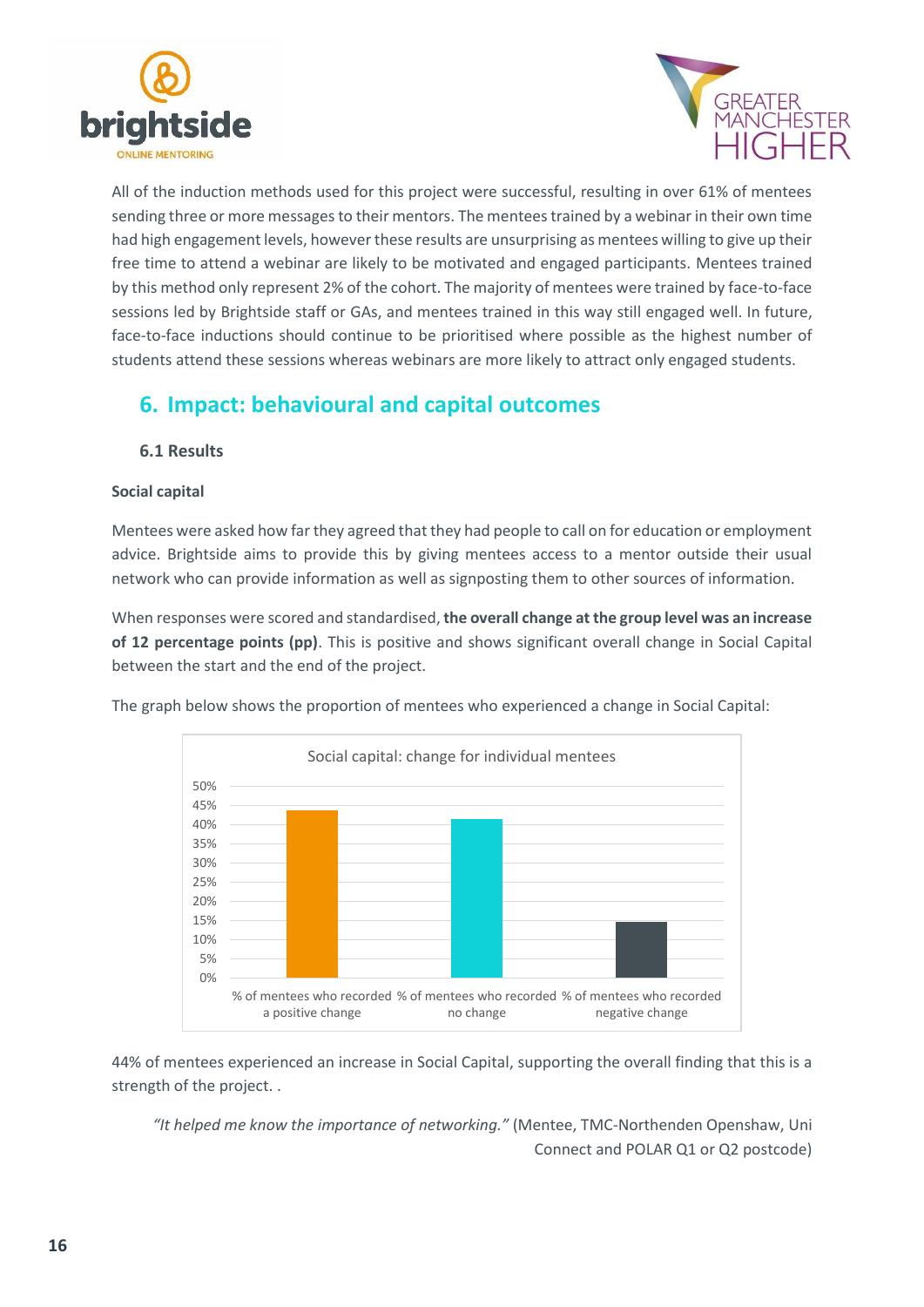



It is not reasonable to expect that a mentoring project lasting 6 weeks will positively affect every student on every outcome, so we should see an overall increase of 12 pp (and 44% of mentees showing an increase) as successful. The area for attention is on the 15% who experienced a negative change. Support materials for mentors (including communications) for future projects should be reviewed to ensure that as well as gaining insight into a sector of interest, mentees are benefitting from advice and signposting, especially if they are learning new information which can be daunting.

#### **Human capital**

The project aims to increase mentees' Human Capital by providing access to relevant people with experience, online resources and e-learning activities where they can explore higher education in detail. Mentees are asked how far they agree that they know how to get the qualifications or training they need to get the job they want.

This is another strength of the project, with the **overall change at group level showing an increase of 41 percentage points.** 



The graph below shows the proportion of mentees who recorded a positive change in this outcome:

42% of mentees experienced an increase in Human Capital with only 1% recording negative change. Interestingly, the proportion who recorded no change in this outcome is higher than those recording positive change. When we investigate further, we can see that 35% of respondents gave the maximum response to this question at the start and the end, meaning that they may have gained Human Capital but this is not recorded. So, although 42% recorded an increase in human capital, the proportion is likely to be higher.

The qualitative feedback collected from the mentee exit survey supports the finding that gaining human capital is a strength of this project, with many mentees feeling more informed about university and their career options including for specific careers. Several mentees described how speaking to their mentor gave them an insight into potential career options and post-school options: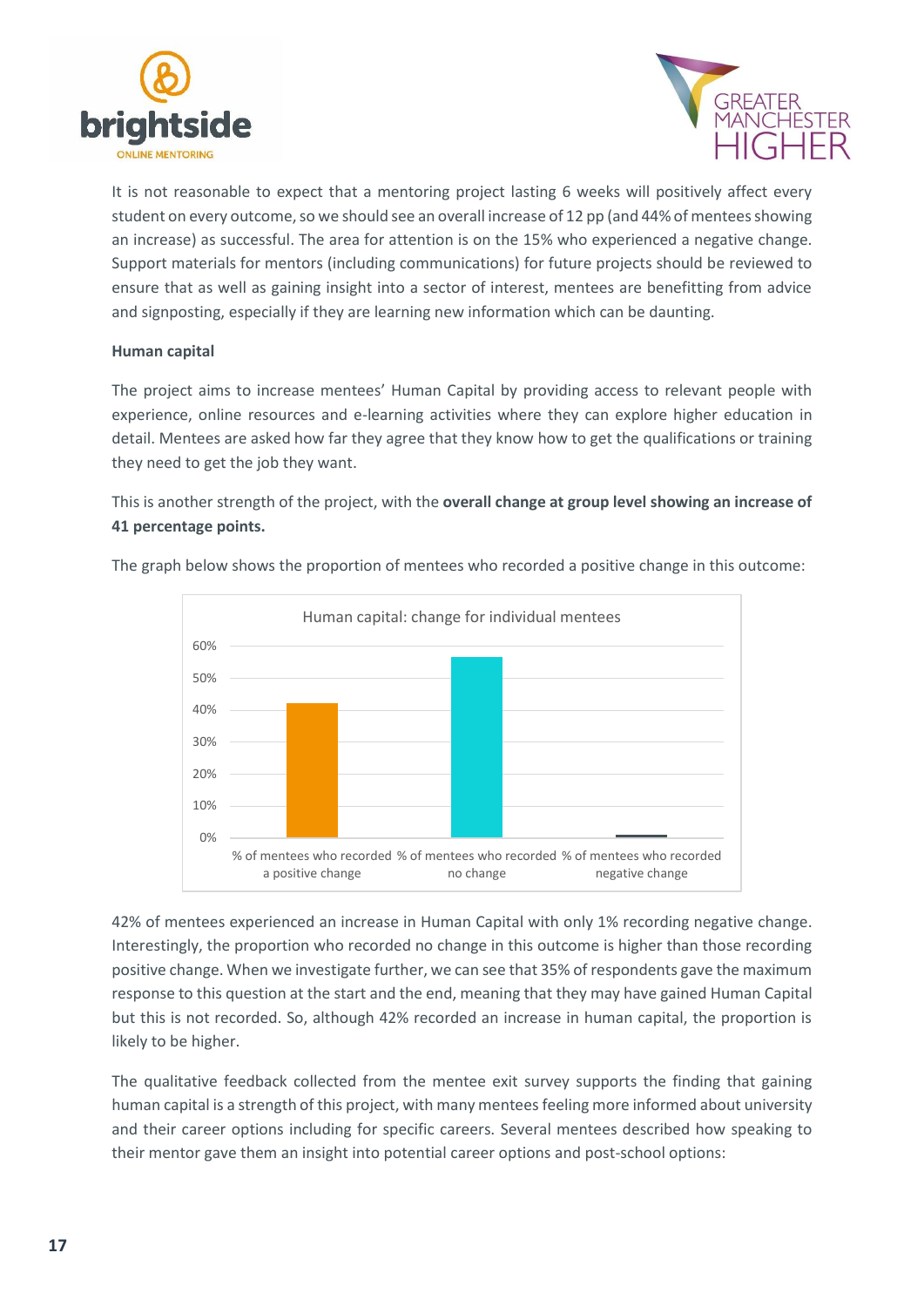



*"It was interesting and enjoyable and helped me learn more about my career options."* (Mentee, Deanery, POLAR Q1 or Q2 postcode)

*"We discussed what working as a software engineer is like. He said that with front-end development and user interfaces, psychology plays an important role, which I found interesting."* (Mentee, Holy Cross College)

*"Helped me understand university life."* (Mentee, Thornleigh Salesian College)

*"A really useful and insightful programme into better understanding the steps you should take to get the future you want."* (Mentee, Salford City College Pendleton)

*"An experience that really makes you understand which paths you can take to get to your career and talking to someone in the similar field as you helps understand your chosen occupation better."* (Mentee, Oldham Sixth Form College)

*"I think it was very useful - I gained a lot of insight about my next steps in the future (going to university and then into the world of work). My mentor was really friendly and helped me a lot."* (Mentee, Winstanley College, POLAR Q1 or Q2 postcode)

*"A great programme which gave me more insight on university life."* (Mentee, Wigan and Leigh College, POLAR Q1 or Q2 postcode)

### **Hope**

Mentees were asked how far they agreed with the statement 'I feel positive about my future'.

**The overall change at group level was an increase of 3 percentage points.**

The graph below shows the proportion of respondents that recorded a positive change:

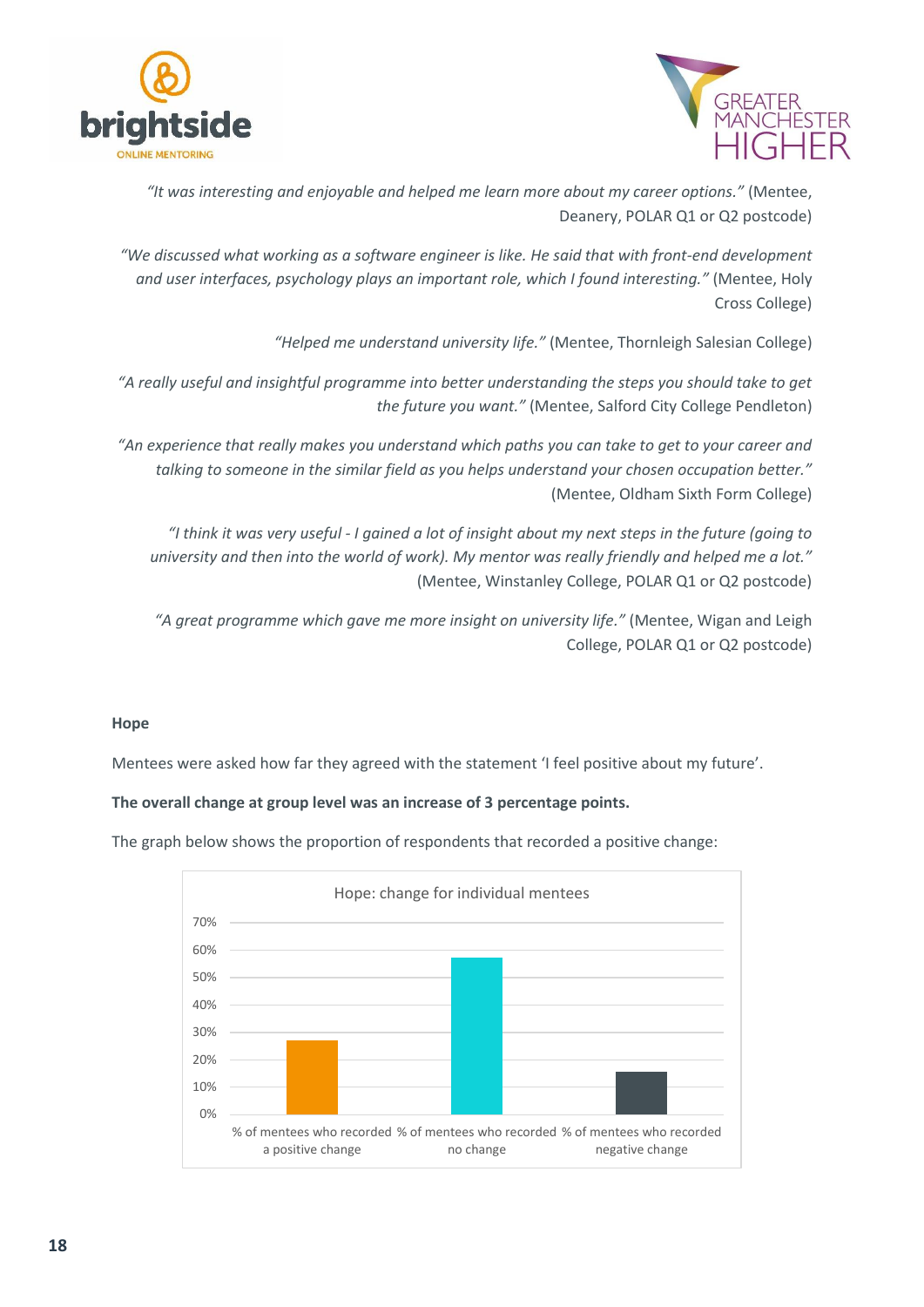



27% of mentees experienced an increase in Hope and 16% reported a negative change. A possible explanation for this negative change in Hope for some mentees could be that some mentees started the project feeling positive about their futures but then as they learnt new information about careers from their mentors they felt more daunted about their options after the 6-week project. In future, as well as sharing information on careers, mentors should spend more time helping them apply what they are learning to their own situation, identifying next steps in a reassuring and supportive way.

In their exit survey, 92% of mentees agreed that mentoring had helped them think more clearly and optimistically about the future and the qualitative feedback collected in the mentee exit survey suggests that for some mentees speaking to their mentor did make them feel more positive about their futures, for example the below mentee from Holy Cross College commented on how talking to their mentor made them feel relieved.

*"Having your questions that have been bothering you answered and finding some direction to your life takes a weight off of your shoulders."* (Mentee, Holy Cross College)

### **Coping**

Mentees were asked to rate themselves on a scale of 0-10 for how easily they feel they can deal with problems that come up in their life.

#### **The overall change at group level shows a decrease of 1 percentage points.**

The graph below shows the proportion of mentees who recorded a positive change for this outcome:



On an individual level 33% of mentees recorded a positive change and 38% a negative change. This is interesting, and suggests that the project and/or other factors significantly impact mentees' feelings about their coping ability at this point in their education journey.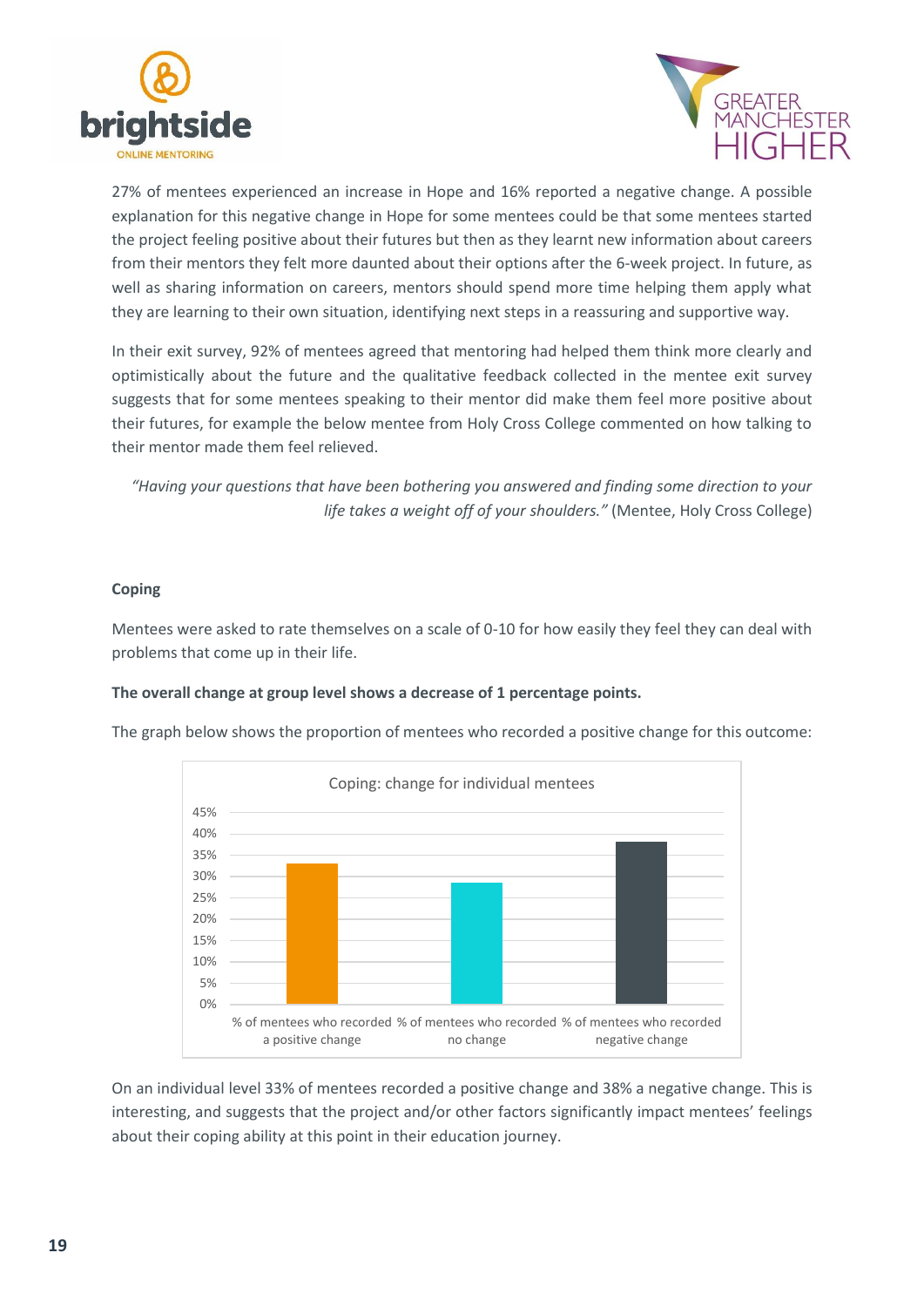



To further address this outcome, Brightside could consider including more advice in mentoring guides and communications about discussing coping with change and dealing with setbacks. This would help mentees to understand how developing strategies and moving on from change can have a positive effect on their coping skills. Mentees and mentors could also be encouraged to discuss current barriers or challenges and/or those that could get in the way of achieving goals. It may be that, for some, the conversations focused on the challenges themselves rather than solutions or skills development, and this could explain some of the negative change. At any rate, the data suggests that this project can and does affect Coping, so future cohorts of mentors should ensure that relevant conversations focus on strategies and confidence building, to reduce the number recording a decrease.

### **Self-efficacy**

### **The overall change at group level shows a decrease of 1 percentage points.**



The graph below shows the proportion of mentees who recorded a positive change:

38% of mentees experienced an increase in Self-efficacy and 42% reported a negative change.

The qualitative feedback collected in the mentee exit survey suggests that for some mentees speaking to their mentor did help to increase their confident in their ability to achieve specific goals which is a key element of Self-efficacy.

*"A great resource for people my age to better understand their gaols for higher education and employment."* (Mentee, Holy Cross College)

*"Very helpful, helps you understand more about what Is going to happen and how to achieve your goal."* (Mentee, The Manchester College, POLAR Q1 or Q2 postcode)

*"Being able to find out more on how to achieve your goals in terms of life after college/a career."* (Mentee, Holy Cross College)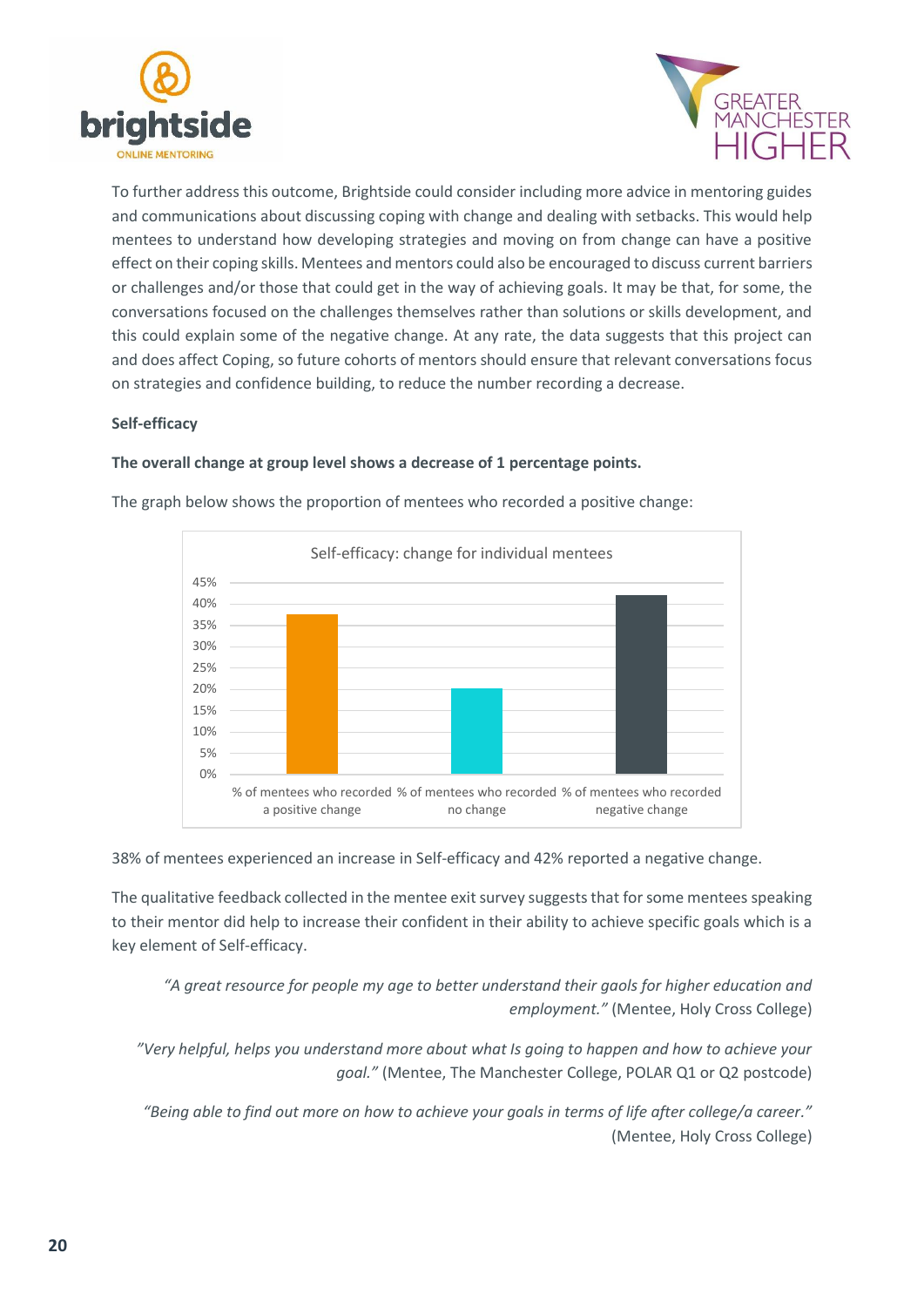



This being said, as with Coping, this outcome is clearly affected for a high number of mentees at this point in their journey and we should explore how we can support mentees more with this through mentoring, to bring down the proportion experiencing a negative change. To better affect Self-efficacy Brightside could include more advice in mentoring guides and in-project communications on helping mentees to identify, understand and develop their skills and strengths.

#### **Growth Mindset**

### **Overall change at group level shows a decrease of 2 percentage points.**



The graph shows the proportion of mentees recording positive, negative or no change.

25% of respondents gave the maximum response to this question at the start and the end, meaning that they may have gained Growth Mindset but this is not recorded. So, although 18% recorded an increase in Growth Mindset, the proportion is likely to be higher. 26% reported a negative change.

To increase Growth Mindset Brightside could ensure both mentee and mentor training sessions contain an activity on SMART goals. This would help mentors understand the process of process of breaking an ideal or aspiration into smaller steps and why that can help develop Growth Mindset in mentees. Mentoring guides and in-project communications should also encourage mentors to share examples of their own goals to help mentees understand these processes and skills.

A summary of impact against the behavioural and capital outcomes, and accompanying recommendations, are outlined below.

### **Decision-making**

The final outcome measured at baseline and exit is how confident mentees feel about their pathways after finishing compulsory education. The graph below shows the post-18 routes mentees ranked as 'most likely' at the start and end of the project: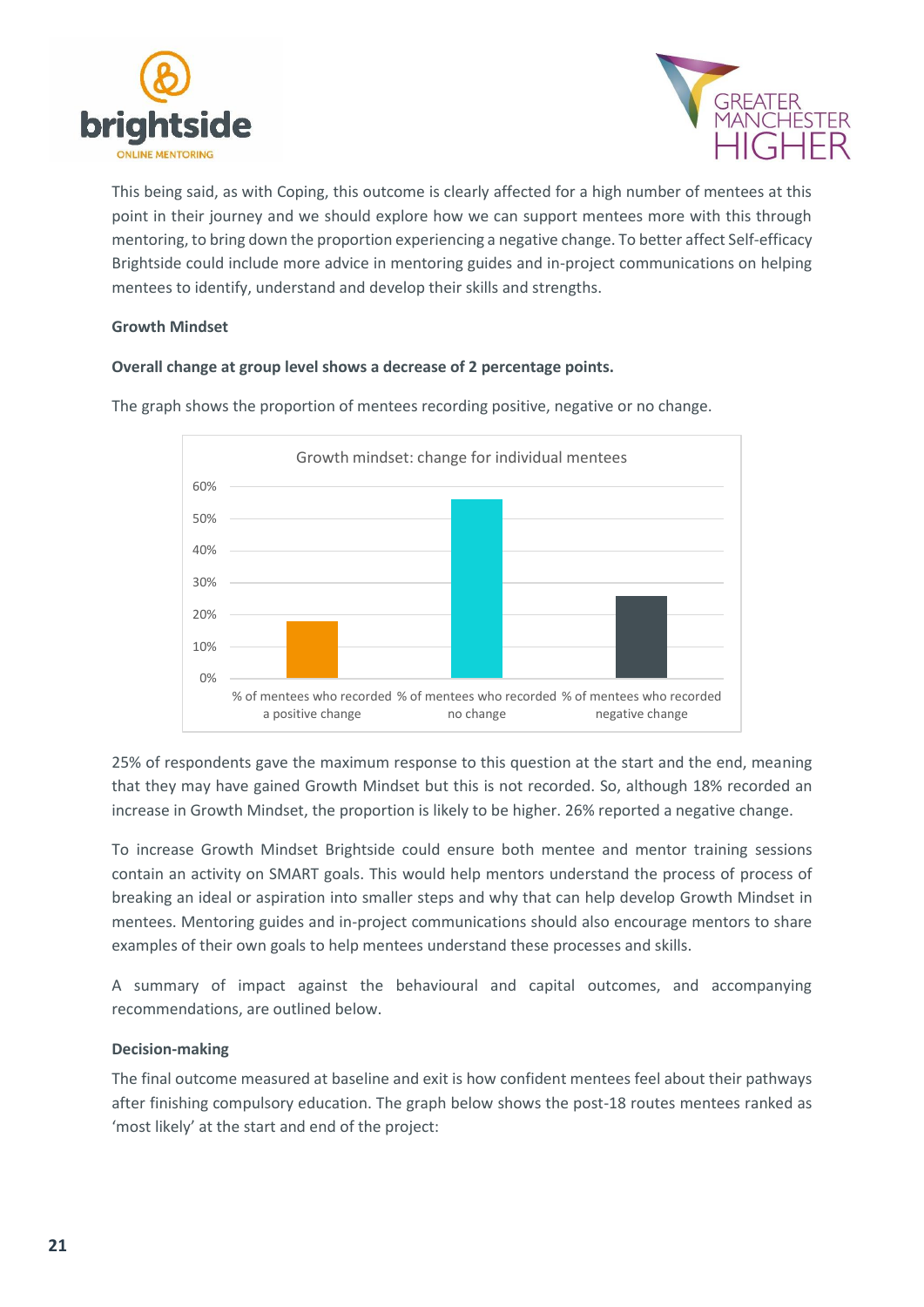





There was minimal shift in the group, with going to University or Higher Education remaining the most common response.

As well as asking mentees about their most likely route, we also asked them how confident they felt that this decision was right for them.

### **The overall change in confidence at group level was an increase of 6 percentage points.**

The graph below shows the proportion of mentees who recorded a change in confidence around their decision:



On an individual level, 26% of respondents felt more confident in their decision at the end than at the beginning, and 10% felt less confident. Although 65% showed no change in confidence that the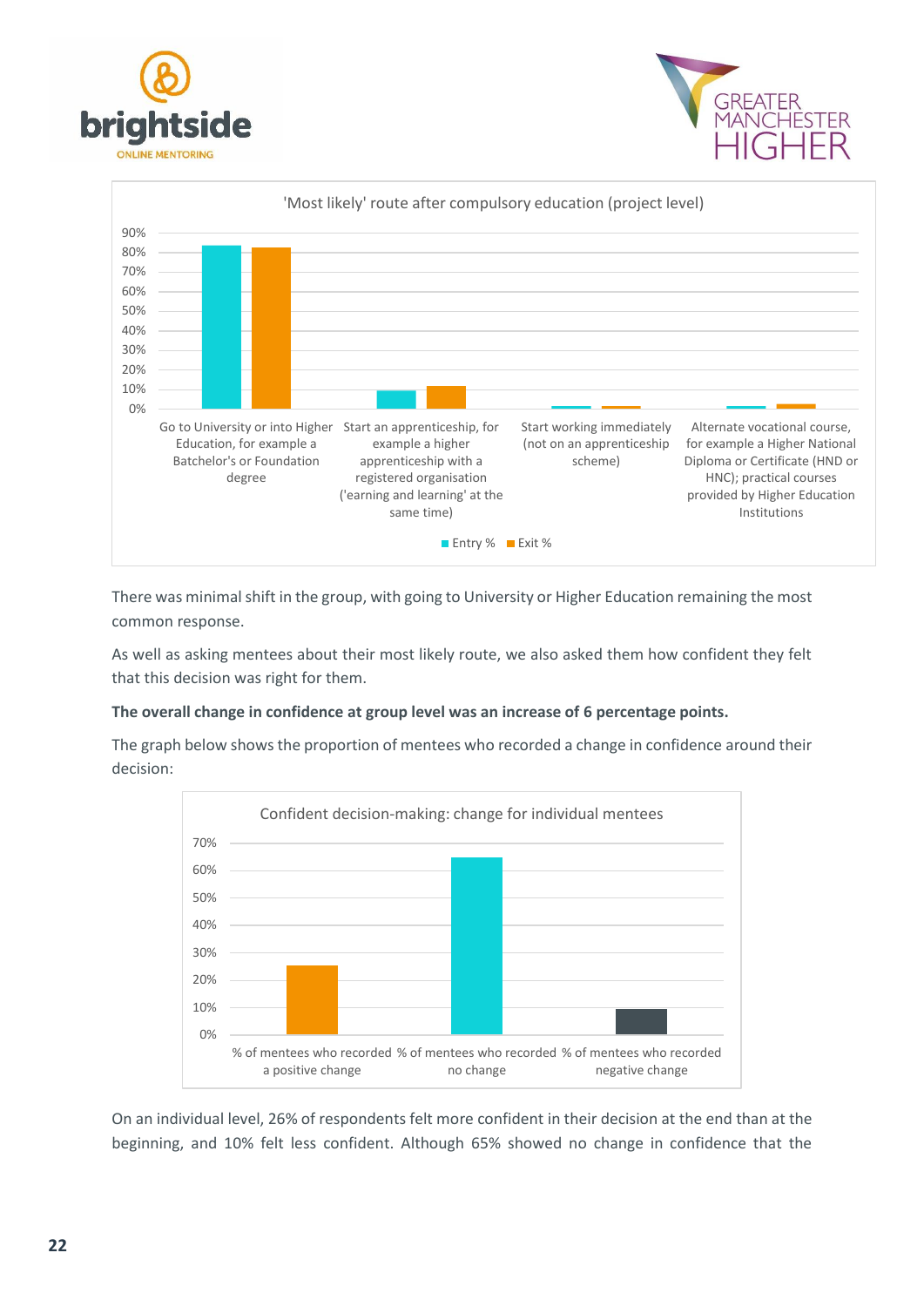



decision was right for them, 24% said 'extremely confident' at the start and the end, meaning that they may have gained confidence which was not recorded.

Although 26% registered a positive change in confidence, a much higher proportion agreed that the mentoring project had influenced their decision about their most likely route:



Although the majority of mentees (94%) did not change their most likely post-18 option, 76% said Brightside contributed to their decision, at least in part. This is a significant increase compared to last year's cohorts where 64% stated that mentoring had contributed to their decision in some way. The introduction of the matching tool, providing mentees with agency in their mentor match, may have helped them to choose a more relevant mentor and therefore contributed to this outcome.

The following quotes highlight how some mentees confidence in their decision-making increased during the project:

*"My Brightside mentor was incredibly helpful in helping me pick the best route for my future."* (Mentee, Holy Cross College)

*"It was a positive and helpful experience. I was able to find out what I wanted to do with my life."* (Mentee, Holy Cross College, POLAR Q1 or Q2 postcode)

*"Something that helped me open my eyes to see decisions in a better light."* (Mentee, Oldham Sixth Form College)

*"I have a clearer view about my future in university."* (Mentee, Loreto College, Uni Connect postcode)

*"Help to make the route to your career and future seem a little less daunting and showing that there are multiple ways of getting there."* (Mentee, Winstanley College)

*"A way to reach other experienced students who are able to help you with your decision and have a huge impact on your decision when it comes to university because they are experiencing the university lifestyle so, you will have an insight of what uni is like."* (Mentee, TMC-Northenden, Uni Connect and POLAR Q1 or Q2 postcode)

*"Really useful in helping you decide what direction to go in after college."* (Mentee, TMC-Shena Simon)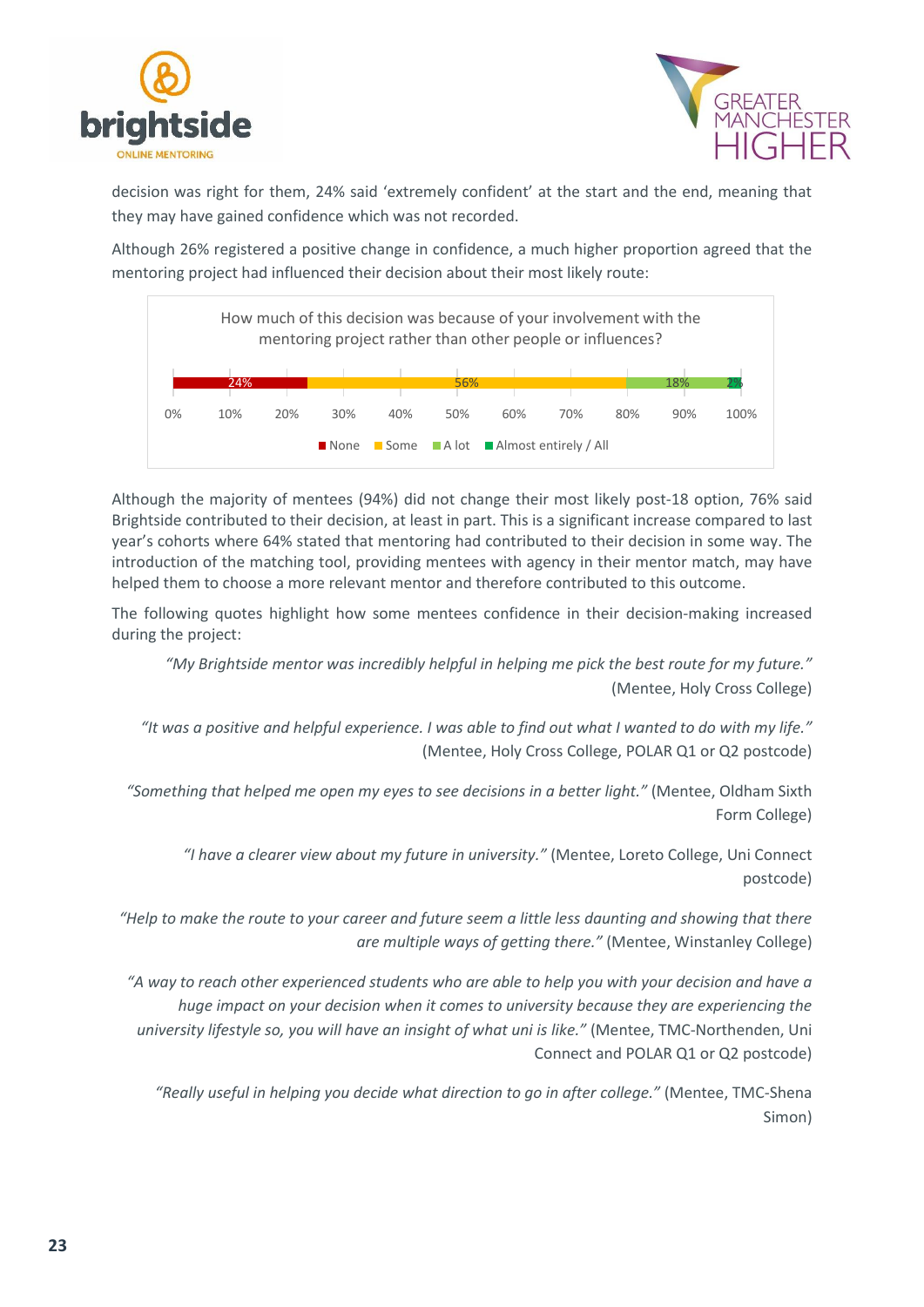



*"It has given me an opportunity to weigh my options through the advice of my mentor on what I want to do later in life. It has also improved my confidence in knowing what I need to do to achieve my goals."* (Mentee, Salford City College Pendleton, Uni Connect and POLAR Q1 or Q2 postcode)

*"It was very informative and helped me think more about what I can do after college."* (Mentee, Loreto College Uni Connect postcode)

# <span id="page-23-0"></span>**6.2 Impact summary and recommendations**

The impact analysis above shows some key findings around the behavioural and capital outcomes:

- Three of the six outcomes (Human Capital, Social Capital and Hope) showed overall increases between the start and end of the project, and for each outcome at least 27% of the cohort recorded a positive change at the individual level.
- The capital outcomes were particularly well-addressed, with Human Capital and Social Capital increasing for 42% and 44% of the respondents (this increase could be significantly higher due to the high proportion who have the maximum response at baseline).
- There were less positive figures around Coping and Self-efficacy, with 38% and 42% (respectively) of the mentee respondents showing a negative change.
- The proportion showing negative change for Growth Mindset was 26%.
- The majority of mentees (76% of respondents) felt that mentoring influenced their decision about their most likely post-18 pathway, and 26% of mentees recorded an increase in confidence that this decision was right for them.

These figures suggest that one of the primary aims– giving mentees knowledge and insight into their sector of interest (human capital) – has been met and this is a key success for the project. However, it is reasonable to suggest that when they learn a lot of information in a number of weeks, mentees may be daunted or concerned about how to succeed in that area. This could explain some of the negative change for other outcomes. To better improve Self-efficacy and Growth Mindset future projects should focus more on self-reflection and goal setting through training and project materials for mentors.

It is important to recognise that a projects will not positively affect every outcome for every mentee. However, we should take steps in the future to reduce the proportion recording a decrease in outcomes, particularly Self-Efficacy and Coping. It is possible that through the project, mentees become more aware of their knowledge and the complexities of the choices in front of them, and are therefore more realistic at the end, when completing the exit survey. But the data could also suggest a need for mentoring conversations to go beyond the sharing of information, to help mentees apply what they are learning to their own situation, as opposed to learning about their options and separately talking about goal-setting, for example.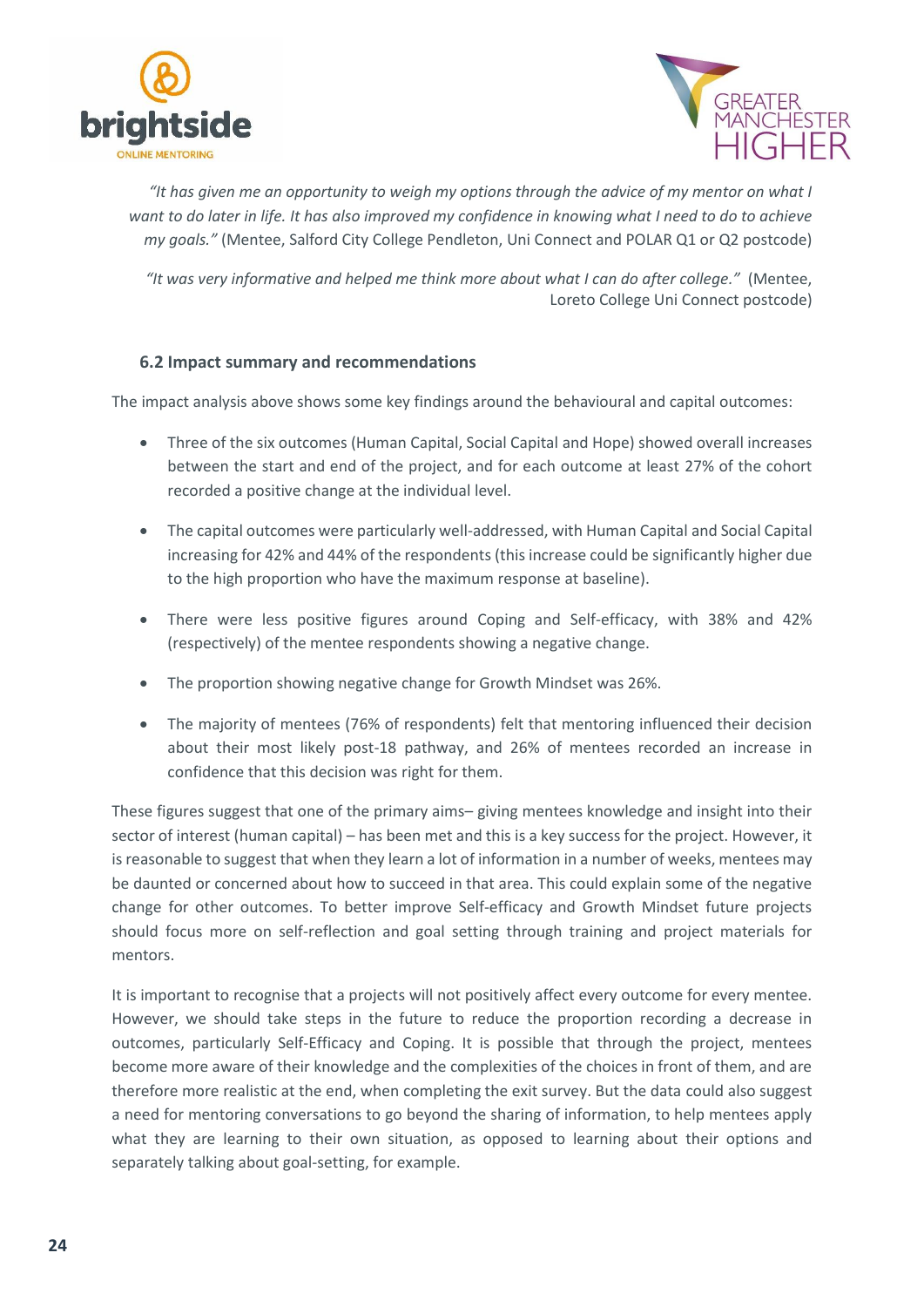



At Brightside, we will be conducting some qualitative research with students who have shown positive or negative progression against outcomes, to understand more about how their mentoring experience may have led to these changes. Brightside will also be conducting cognitive testing on our surveys to better understand how learners interpret and respond to survey questions. For example we often see mentees say mentoring helped them feel more optimistic in their exit survey but this is not always reflected in the distance travelled for the Hope outcome. Through this cognitive testing, we will better understand how mentees are understanding the survey questions assessing Hope. This will give us more information that can be applied to project design in the future. In the meantime, future projects through GM Higher should encourage mentors to focus on reflecting conversations back to mentees' own situations, and taking a positive, solution-focused approach to discussing setbacks and challenges.

Finally, there are some intended benefits for mentees in the Insight project which are not currently captured through the evaluation framework, for example, their understanding of various higher education routes such as apprenticeships or the employability skills required for a specific sector. In the future, we should develop some additional, project-specific questions to track distance travelled against these other outcomes.

# <span id="page-24-0"></span>**7. Quality of the mentoring experience**

# <span id="page-24-1"></span>**6.1 Mentees**

The exit survey contains a number of questions to assess the quality of mentee's experience. To get a quality score, the responses are scored and averaged. For this project, 89% gave a quality score of 3 or more, and the average quality score for the mentee group was 3.37. Considering Brightside's quality benchmark is 3, these are very positive results.

The statements that make up this quality score are shown in the graph below. As in previous projects, the feedback highlights very strong mentoring relationships, with 98% of respondents to the exit survey agreeing or strongly agreeing that they got on with their mentor.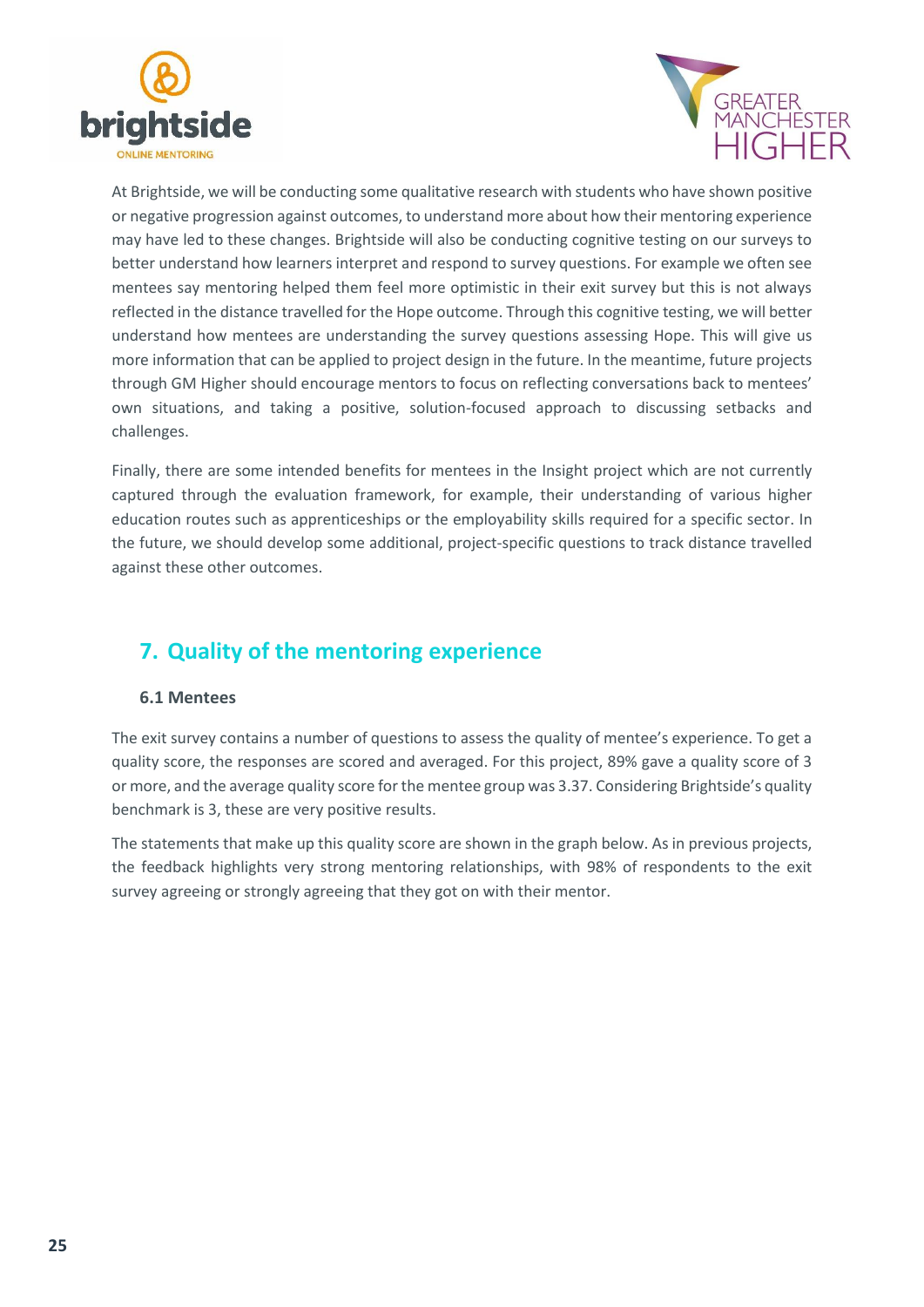





This graph suggests that the project helped mentees feel more confident about their next steps, with 92% agreeing that mentoring had helped them think more clearly and optimistically about the future. The latter figure is particularly interesting in light of the impact figures noted earlier, where 26% recorded an increase in confidence around whether their most likely post-18 was right for them, and 27% recorded an increase in hope. The fact that so many mentees felt mentoring had helped them feel more optimistic suggests that this optimism may apply to more areas than simply their post-18 options, and/or that they became more self-aware through their conversations and that their entry responses may have overstated their confidence in their decision or positivity about the future. Although we cannot know for sure the reasons behind these differences, the quality responses add a further, encouraging dimension to our understanding of mentoring's impact on mentees' hope and optimism about the future.

A number of these quality statements saw improvement since the 2018-19 projects. The proportion agreeing that they learnt new things, received useful feedback, felt more optimistic, and thought more clearly about the future all increased by at least 3 percentage points (and some by up to 9 percentage points). This is positive, and suggests that the introduction of the matching tool and updates to the mentoring guides and in project communications to improve the relevance and specificity of mentoring conversations has had an impact.

Mentees were receptive to the feedback they received from their mentor, were open to learning new things and enjoyed the project. The fact that over 92% of respondents agreed with all the above statements is positive. It shows that mentors successfully built rapport with their mentees and provided encouragement, motivation and enjoyment in addition to information and advice. This is reinforced by the qualitative feedback from mentees on the exit survey:

*"Helpful as it made me look at alternate options."* (Mentee, Cardinal Langley, POLAR Q1 or Q2 postcode)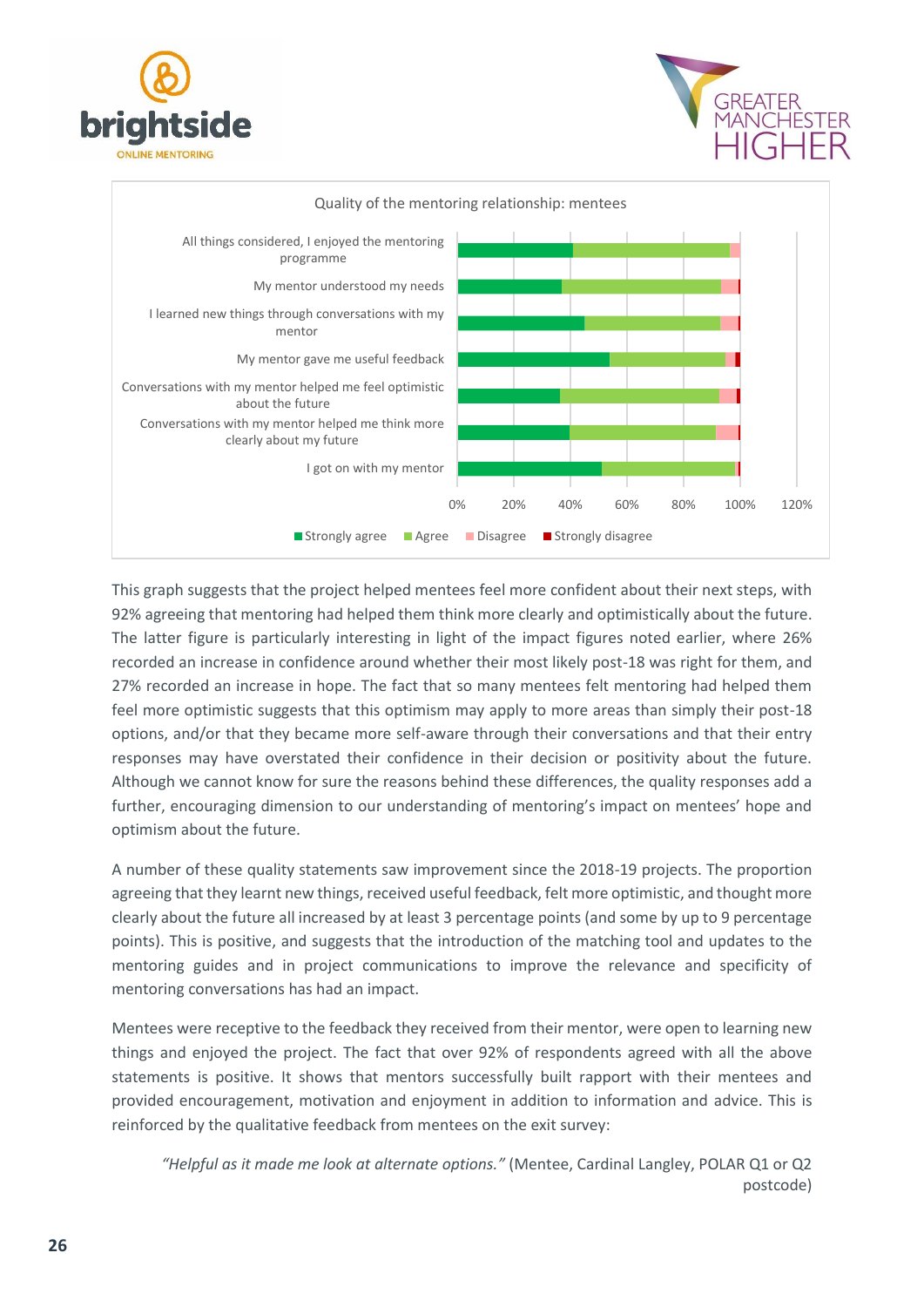



*"Fantastic especially if you are very indecisive like me."* (Mentee, Loreto College, Uni Connect postcode)

*"A comfortable space to learn from people with experience."* (Mentee, Xaverian College, Uni Connect postcode)

*"Very useful and effective for those that aren't very clear or struggling with decisions on what to do in the future."* (Mentee, Oldham Sixth Form College)

*"Matching to a mentor in the same field as me and getting all that guidance was no less than a blessing. Thanks to this great mentoring app."* (Mentee, Trafford College Stockport, Uni Connect postcode)

*"An excellent opportunity for students to talk to someone that has experience in the field you are trying to go into in order to gain some valuable information that you probably wouldn't get elsewhere."* (Mentee, Salford City College)

*"She was really friendly and welcoming and motivating."* (Mentee, Winstanley College)

*"I really enjoyed the experience and my mentor was extremely helpful and knowledgeable."* (Mentee, Salford City College Pendleton)

*"Overall really good opportunity and helped me get to grips with my career opportunities and future prospects, also really friendly and approachable mentor."* (Mentee, Aquinas College, POLAR Q1 or Q2 postcode)

*"An opportunity to reflect on yourself and really think about what you really want to achieve in a place where you are not judged and are encouraged."* (Mentee, Holy Cross College)

*"I really enjoyed this project as my mentor was quick to reply to my needs and I didn't have to wait long. Also, my mentor was always positive which kept me going."* (Mentee, Oldham Sixth Form College)

*"The mentors are very understanding."* (Mentee, Salford City College Pendleton, POLAR Q1 or Q2 postcode)

*"I found it really nice how you could literally text from a phone and get information from someone very qualified."* (Mentee, Aquinas College)

*"Help for people who have no one to guide them In applying to university."* (Mentee, Aquinas College)

The qualitative feedback from the exit survey also highlighted a few areas for improvement, which would help increase the quality scores above even more in the future.

A handful of mentees mentioned the response rate of their mentor affecting their mentoring experience: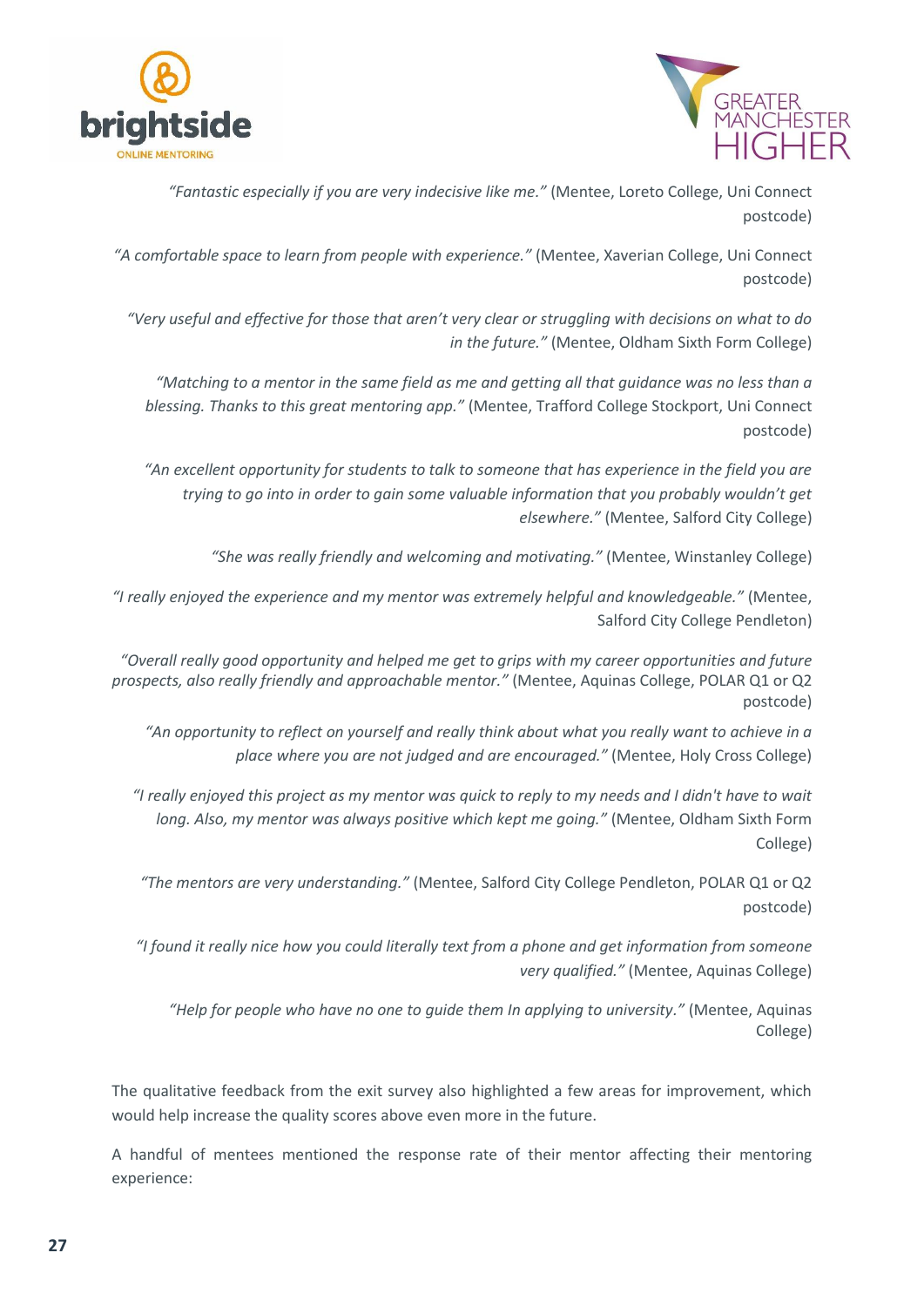



*"I didn't really learn much since she only replied the first time and not after that."* (Loreto College, Uni Connect postcode)

*"I felt that I was more excited and motivated to message my mentor then they were to respond."* (Mentee, Deanery)

*"My mentor stopped messaging me a couple of weeks into the program, I last messaged him in late February but haven't heard from him since. I feel I've missed out on a few weeks of useful advice because of this."* (Mentee, Salford City College, Uni Connect and POLAR Q1 or Q2 postcode)

*"My mentor didn't really respond back to me or even check in after the 1st/2nd week."* (Mentee, Winstanley College, Uni Connect postcode)

*"My mentor wasn't very active and I didn't know what to do. I didn't learn much from this project because of that."* (Mentee, Oldham Sixth Form College)

Interestingly, out of the five mentees who mentioned their mentor's response rate affecting their experience of the project three were matched to mentors who had 6 mentee matches and two had the same mentor. As suggested in the mentee engagement section of this report, mentors with 6 matches may have struggled to respond to messages within 3-4 days and support their various matches equally. Although only 6 mentees out of 178 exit survey responses mentioned feeling their mentor's replies to their messages were too slow, this is still an area for improvement. The introduction of automated engagement reminders and matching mentors to a maximum of 3 mentees should help to avoid mentee's having this experience on future projects. In future Brightside should also continue to set engagement expectations with mentors and endeavour to create a support culture where mentors feel comfortable telling Brightside if they are struggling with mentoring or if their commitment to the programme has changed.

Two mentees mentioned wanting a mentor in a different sector:

*"Not enough law mentors."* (Mentee, Holy Cross College)

*"Would have liked a mentor from a medical back ground."* (Mentee, Winstanley College)

As with the above feedback, the higher mentee recruitment numbers than expected resulted in mentors from popular strands such as law and healthcare reaching their match capacity early on during the soft launch. This meant that mentees signing up during later induction sessions had less choice when completing the matching quiz. Adapting the matching target numbers for 2021 and recruiting sufficient mentors for supporting 500 mentees will ensure more law and medicine mentors are available and hopefully see more mentees matching to their first choice of sector. It is also important for Brightside and GAs when delivering recruitment and induction sessions to continue to manage mentees expectations that a perfect subject match is not always possible, and that every mentor can support with researching their chosen field, with CV preparation and the development of employment skills. For example, the below quote from a mentee interested in being a vet illustrates how a productive mentoring relationship can still be had with a mentor from outside this sector as their mentor worked for the NHS in a pathology lab and not as a vet.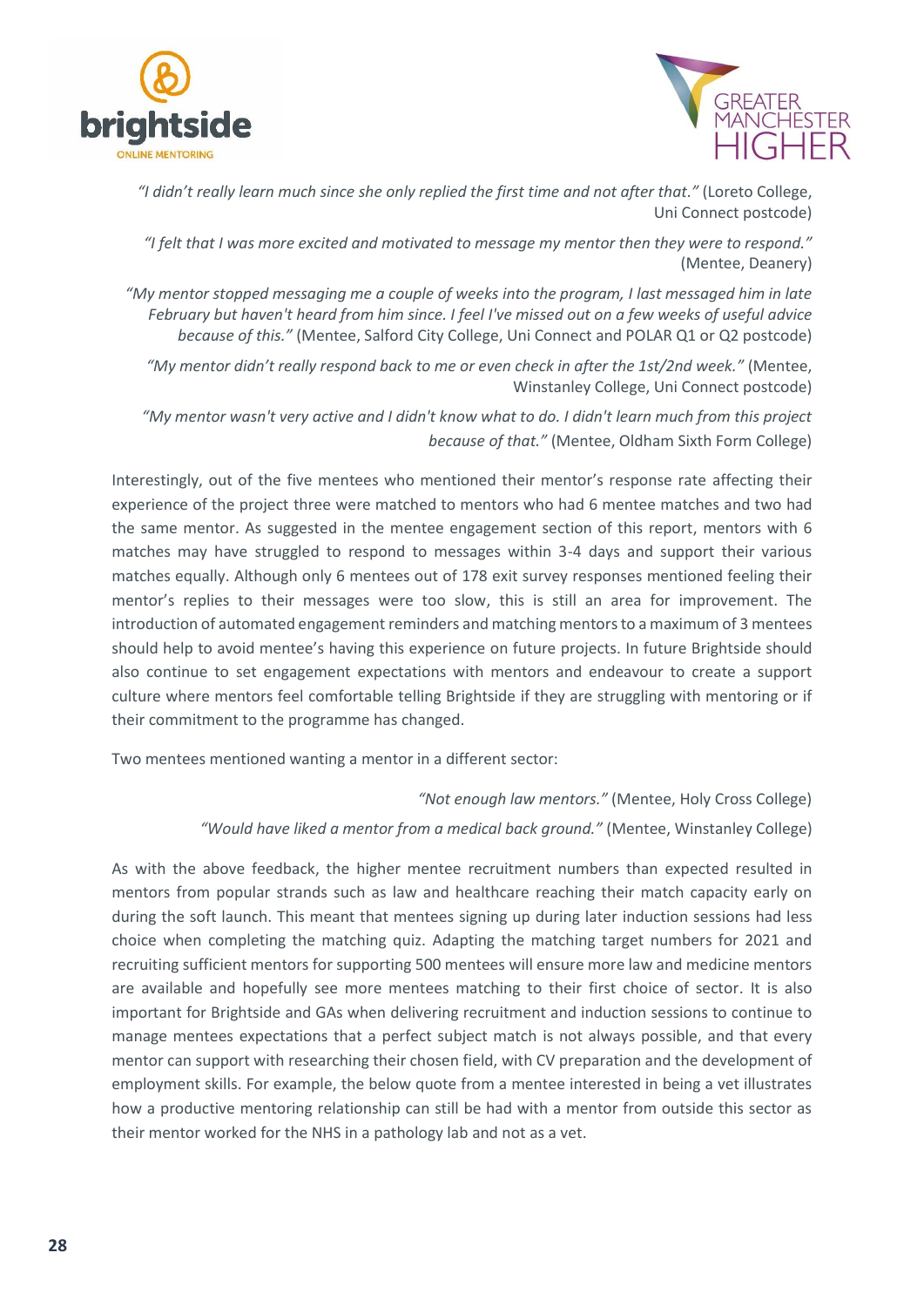



*"Even though my mentor wasn't an exact match in terms of careers, she was still able to give me useful advice and did some research on anything she wasn't sure about to help me out."* (Mentee, Winstanley College)

Two mentees mentioned wanting the project to run longer than 6 weeks.

*"Can I please continue with my current mentor as it is a tough time for me at the moment and I find it quite helpful."* (Mentee, Holy Cross College)

*"I just wish we had more time with our mentors."* (Mentee, TMC-Northenden, Uni Connect and POLAR Q1 or Q2 postcode)

As 6 weeks is a short project future projects could consider offering an optional extension into 8 weeks for mentoring pairs keen on talking for longer. For continued mentoring support mentees should continue to be encouraged to take part in HE Explore mentoring by Brightside delivering a text, email and phone campaign to convert mentees at the end of Insight.

# <span id="page-28-0"></span>**6.2 Mentors**

Overall, mentors had a positive experience while on the project. 93% strongly agreed or agreed that they felt they had a positive impact on the mentees that engaged in conversation. 87% strongly agreed or agreed that they were able to build a positive relationship.

There was some positive qualitative feedback from mentors, which alludes to the mentor experience being strongly linked with the level of engagement from mentees – feedback we often receive from mentors at Brightside:

*"I found that an engaged mentee was one that asked questions back and wanted to really learn from our exchange. By this we were able to form a sort of relationship because they got to know me on a personal level as much as I got to know them. This aided in avoiding a power dynamic, and instead encouraged them to see me as a helpful peer."*

*"[Mentee] was highly engaged - very responsive and asked insightful and curious questions about higher education."*

*"I've enjoyed the experience and the app really works."*

*"1 of my mentees really engaged which was amazing and I actually feel a little sad that it's over."*

*"I felt they were engaged, had lots of questions, answered my questions, had an idea of what they wanted to gain from the experience."*

Other survey responses and comments highlight the need to address engagement of mentees, which will in turn improve the mentor experience. 59% agreed that they felt their mentees were well engaged with the project and 52% agreed that their mentees responded consistently to messages.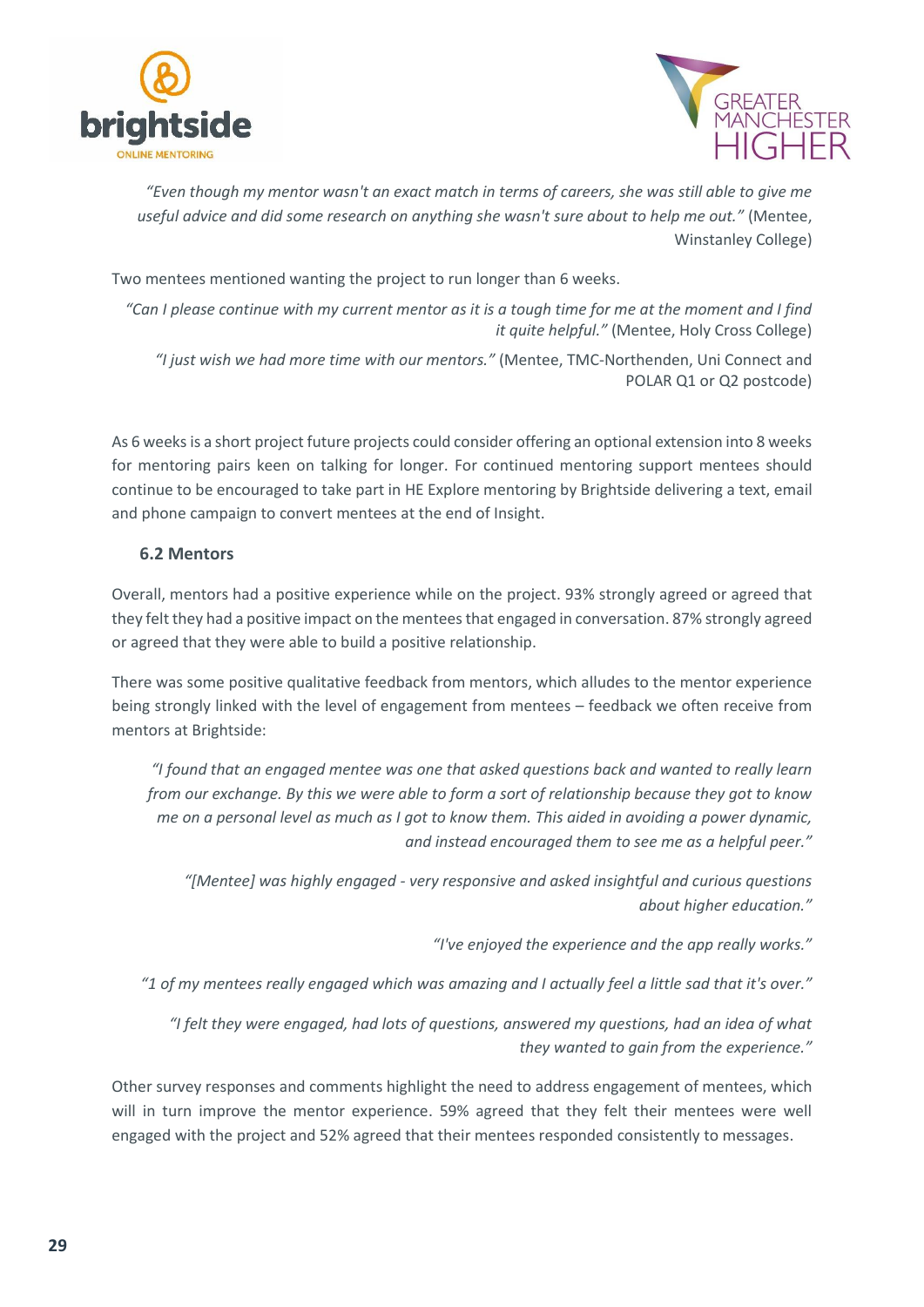



*"Not all of my mentee contacted me, even when I attempted to contact them. I also found the ones who did, had no real questions or wanted to engage in conversations or discussions about the future which made it difficult to guide any ideas."*

*"One of my mentees only sent 1 message (at the start of the project) and did not engage at all after this."*

*"…I felt it was hard to keep on topic each week, I wasn't sure if they knew what each week was focused on."*

*"I understand that some children are not as engaged in these sorts of things than others but judging by the first messages sent by them it did not seem that they were quite aware of the purpose of the programme. There may have been other children more interested in the scheme who could have benefitted."*

*"My Mentees were not so committed, however it has been a difficult time and I understand."*

As mentioned, to improve mentee engagement on future Insight projects a mentee guide could be introduced to show mentees the content being covered each week and key milestones to achieve throughout the project. This works well for mentors and may help to set mentee's expectations around the benefits of the programme and their commitment when taking part. During mentee recruitment, Brightside and GAs should ensure students are opting in to take part and want to speak to a mentor even when trying to reach large recruitment targets. It is also important for Brightside to continue to manage mentor expectations during training to explain some of the reasons why a young person may struggle to manage mentoring alongside their studies.

77% of mentor respondents strongly agreed or agreed that they were the right match for their mentees with some related comments:

*"I was uncomfortable about being matched with a mentee who wanted to pursue a career in*  law, which is not my area of expertise. I think she would have benefitted more from an *alternative mentor with experience in law."*

*"I feel that I was encouraged to put about my hobbies in my mentor profile, which led to many of the mentees choosing me on that basis. This meant I wasn't best placed to answer questions - for example I was being asked about studying hospitality because I said I like baking. I feel this has a negative effect on my relationship."*

*"It was good to learn to mentor students outside of my field. It gave me confidence in being able to signpost and I will take this back to my own workplace."*

As mentioned, the larger match numbers than expected may have resulted in mentors being matched to a mentee not interested in their specific sector which may have made it harder for them to answer their mentee's questions. As with the mentee comments above, some mentors found being matched to a mentee interested in a sector outside of their own rewarding and beneficial whilst others found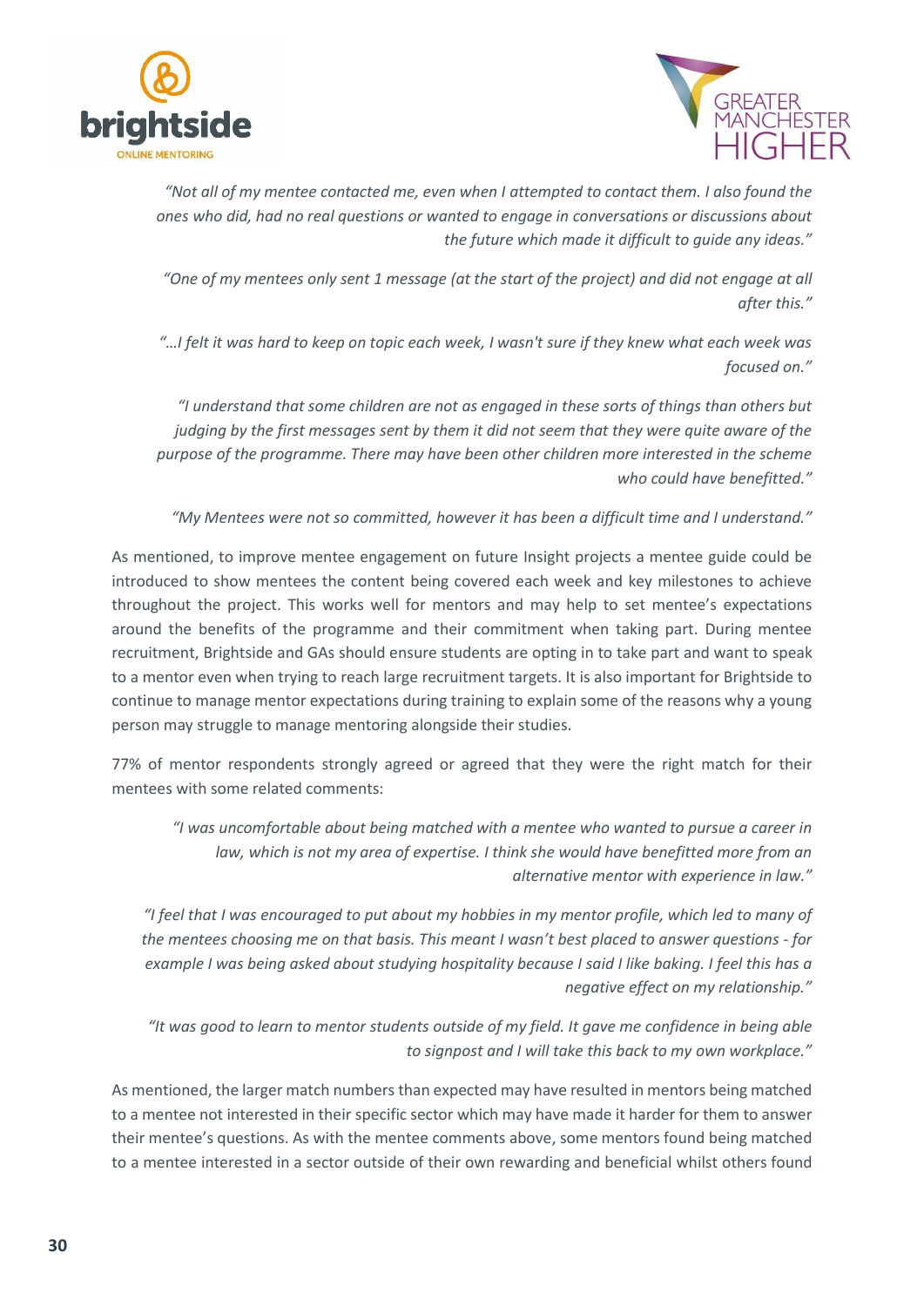



this a challenge. Recruiting sufficient mentor numbers to support a large cohort of 500 mentees should help to provide mentees with more mentor choice in their chosen sector, but mentor recruitment and training should continue to manage mentor expectations that they might be mentoring a mentee interested in their wider sector not their specific job role and upskill them to provide support through training, mentoring guides and project communications.

A few mentor comments mentioned ways to improve project communications and training.

*"I felt the emails from Brightside where too long during the process. More emails which were shorter would have worked for me."*

*"Useful guidance throughout. The weekly emails were helpful to keep on track, especially the reminders about what stage/time period we had reached in the programme."*

*"I was on the Education and social care strand. The mentoring guide was good, but maybe to focused on teaching. It would have been good to have some more guidance about non school/teaching careers. I would say the same for the activities, they were mostly to do with teaching it would have been good to have more variety."*

*"For further improvements, I would say the comms could be overwhelming in quantity, and I had to fish them out from my emails. Would be good to have them in one place somewhere else."*

*"I think the pre training was held too early. I would really benefit from being to engage with other mentors."*

*"The initial training was good. I felt well prepared for the first week or so. The training could be improved by also focusing on the latter weeks, once you have introduced yourself."*

A few mentors commented on the length and the method of sending project communications. To address these feedback points, Brightside should send all mentor communications via the Brightside platform Announcement functionality to ensure project support messages can be easily found in one place. Engagement communications and check ins should continue to be sent via email and text. Alongside the creation of mentee guides, mentor guides and project resources should be reviewed to ensure they are providing a diverse look at each sector. Although mentor training needs to be held ahead of the project launch to provide sufficient time for mentor recruitment and on boarding, to address mentor's desire for continued support and training an optional mentor group chat could be introduced for peer support, providing a space to share challenges and for more experience mentors to share their advice and tips.

# <span id="page-30-0"></span>**7. Conclusions and recommendations**

**Conversion and Engagement**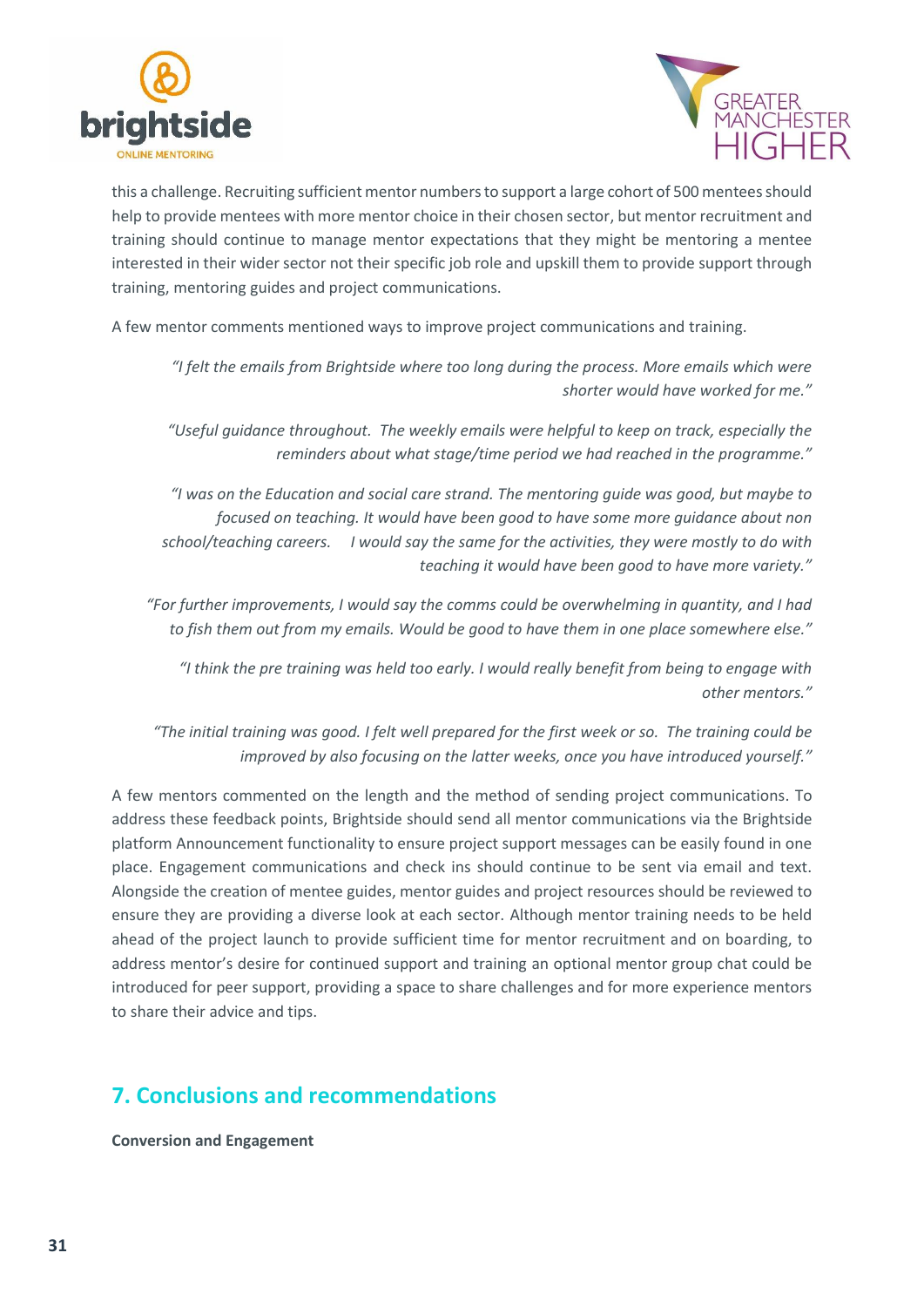



Concentrating recruitment efforts on one cohort proved successful, with the match target of 350 mentees being surpassed for the first time on an Insight project. Full conversion of students (from being matched to a mentor to sending their first message) improved by 25 percentage points compared to last year. 97% of students who created accounts and were matched sent at least one message to their mentor. The proportion of mentees sending 3 or more or 6 or more messages to their mentor remained similar to previous years. Engagement was also highlighted as an area for improvement from mentors with some mentors stating that messaging could be intermittent from mentees. Both mentors and mentees had a high quality mentoring experience.

#### **Recommendations:**

- Brightside and GA staff in schools and colleges should emphasise the optional nature of the project when students attend a recruitment or induction session.
- The introduction of automated engagement reminders on the Brightside platform alongside Brightside's usual communications plan will help to encourage mentees and mentors to reply in a timely manner of 3-4 days.
- Mentor recruitment targets should be adjusted in line with mentee recruitment targets and expectations, and mentee numbers should not be significantly surpassed unless there is mentor capacity. This will ensure that mentors are not supporting more than 3 mentees and therefore have sufficient time to check in with their quieter mentees and respond to messages within 3-4 days.
- Brightside should continue to set engagement expectations with mentors and endeavour to create a support culture where mentors feel comfortable telling Brightside if they are struggling with mentoring or if their commitment to the programme has changed.
- Brightside should continue to manage mentor expectations during training to explain some of the reasons why a young person may struggle to manage mentoring alongside their studies.
- To better set mentee's expectations of the benefits of the programme and their commitment when taking part, mentee guides should be introduced to show mentees the content being covered each week and key milestones to achieve throughout the project.
- During the recruitment phase, Brightside and GAs should ensure students are opting in to this opportunity and understand their commitment to the programme, not just recruiting students to fill spaces. This will ensure mentees are engaged and responsive to their mentors support as well as help to ensure numbers are not exceeded to the same extent without prior planning and the necessary mentor recruitment.

#### **Matching**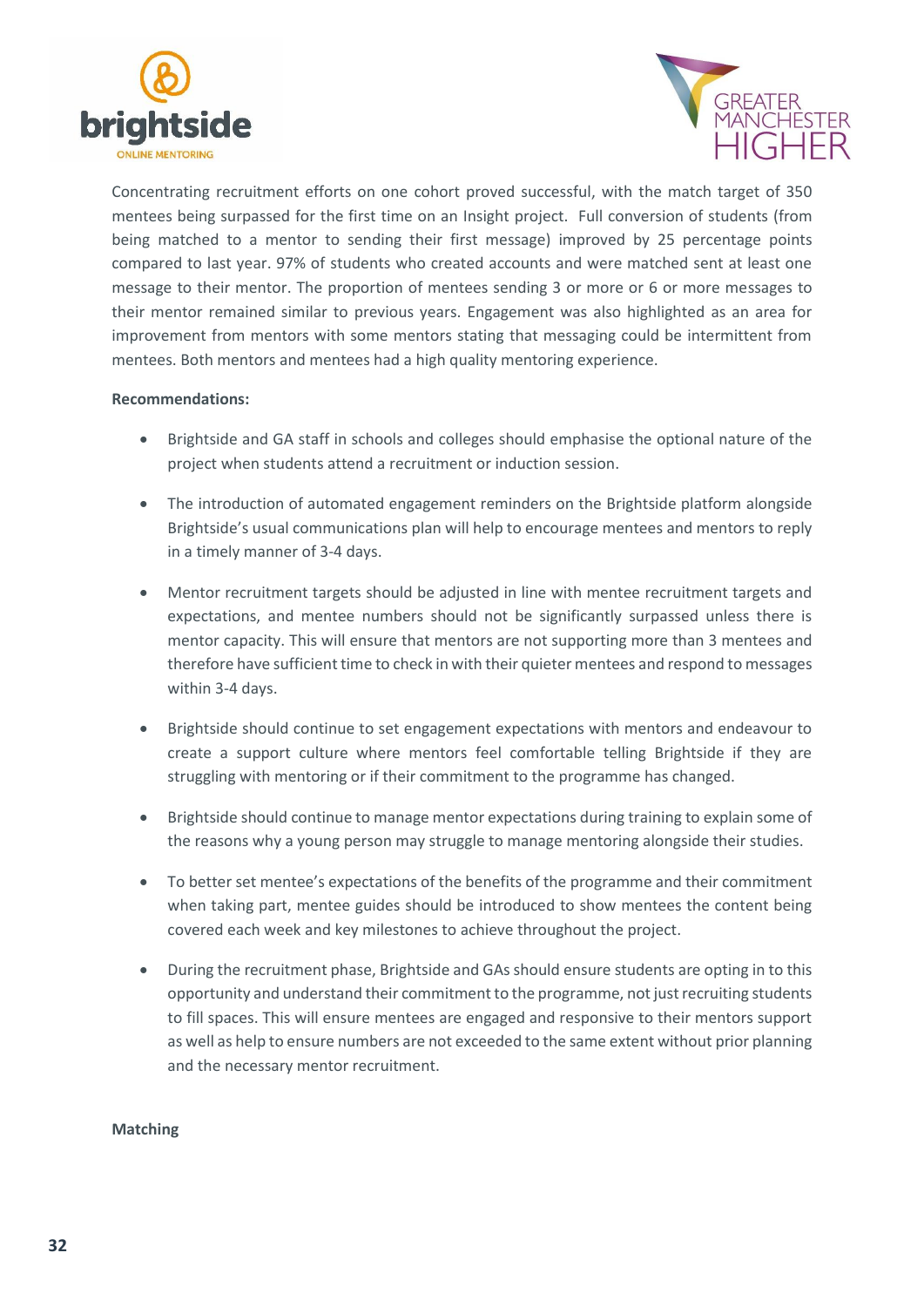



The higher mentee recruitment numbers than expected resulted in mentors from popular strands such as law and healthcare reaching their match capacity early on during the soft launch, meaning mentees signing up during later induction sessions had less choice when completing the matching quiz. 18% of mentors were matched to 6 or more mentees.

#### **Recommendations:**

- Brightside and GA staff in schools and colleges should manage mentees' expectations when delivering recruitment and induction sessions, emphasising how every mentor can support with researching their chosen field, with CV preparation and the development of employment skills.
- As above, when expecting to work with larger mentee cohorts, mentee recruitment and matching targets should be adapted and have mentor recruitment targets linked to mentee recruitment targets to ensure mentors are not supporting more than 3 mentees. This should help to provide mentees with more mentor choice in their chosen sector and increase engagement.
- Mentor recruitment and training should continue to manage mentor expectations that they might be mentoring a mentee interested in their wider sector, not their specific job role, and upskill them to provide support through training, mentoring guides and project communications.

### **Project length**

Two mentees mentioned wanting the project to run longer than 6 weeks.

#### **Recommendation:**

• Signpost to HE Explore by delivering a text, email and phone campaign to convert mentees.

#### **Supporting mentors**

A few mentors commented on the length and the method of sending project communications and a desire for continued training throughout the project.

#### **Recommendations:**

- Brightside should send all mentor communications via the Brightside platform Announcement functionality to ensure project support messages can be easily found in one place.
- Engagement communications and check ins should continue to be sent via email and text.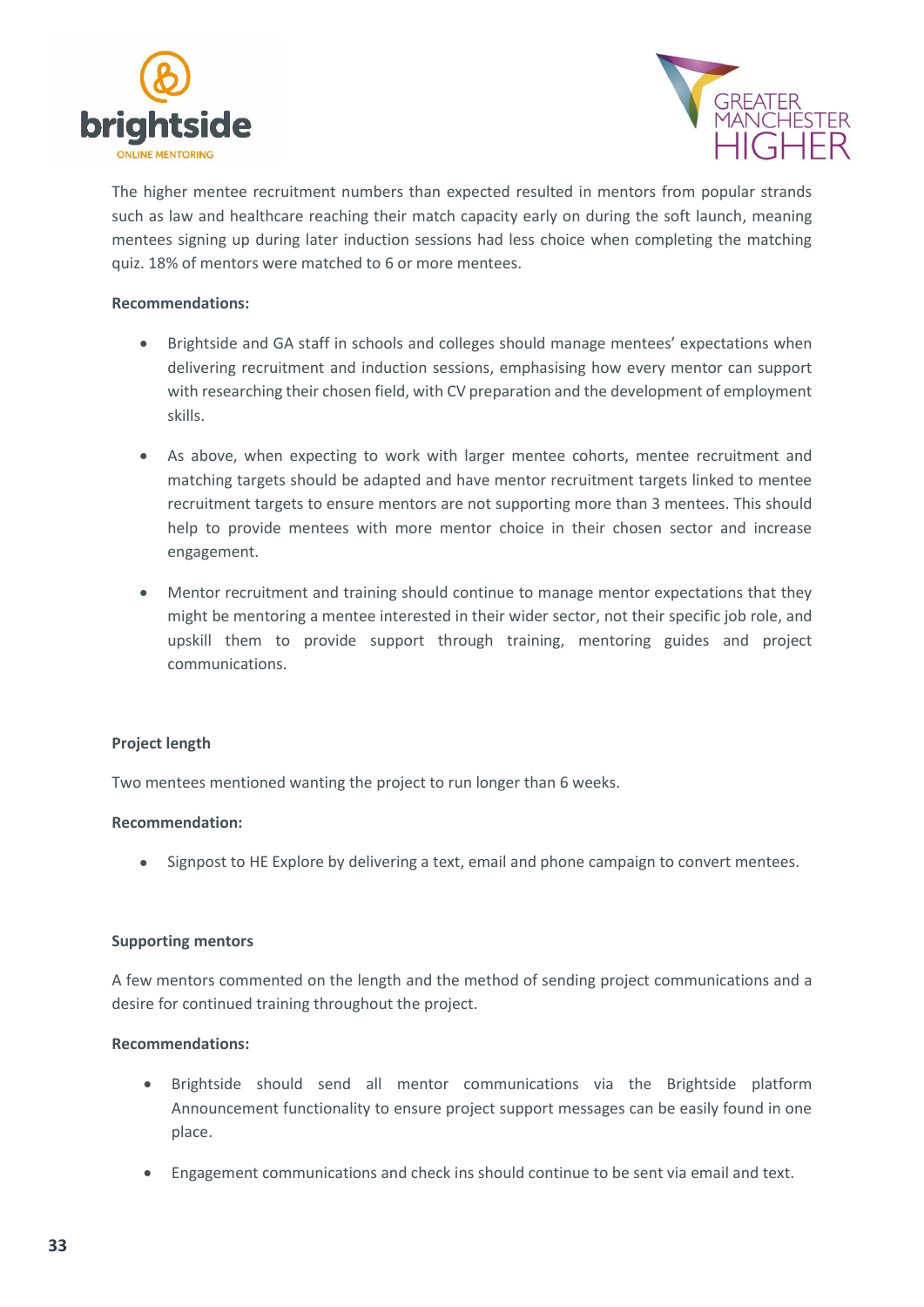



- Mentor guides and project resources should be reviewed to ensure they are providing a diverse look at each sector.
- An optional mentor group chat could be introduced for peer support, providing a space to share challenges and for more experience mentors to share their advice and tips.

#### **Quality and Impact**

Mentees experienced a positive change in Human Capital and Social Capital with at least 40% of the cohort recording a positive change at the individual level. Hope was also well-addressed, increasing for over 27% of the respondents. For every outcome at least 18% of the cohort recorded a positive change at the individual level. The majority of mentees (76% of respondents) felt that mentoring influenced their decision about their most likely post-18 pathway, and 26% of mentees recorded an increase in confidence that this decision was right for them. However, some behavioural outcomes – Coping, Self-efficacy and Growth Mindset – saw a lot of movement, with notable proportions of mentees experiencing positive, negative and no change even though qualitative feedback and the quality scores were overwhelmingly positive.

#### **Recommendations:**

- To continue to increase the proportion of mentees experiencing a positive change in Social Capital, support materials for mentors (including communications) for future projects should be reviewed to ensure that as well as gaining insight into higher education pathways of interest, mentees are benefitting from advice and signposting, especially if they are learning new information which can be daunting.
- To improve Hope, mentors should spend more time helping them apply what they are learning to their own situation, identifying next steps in a reassuring and supportive way.
- To better understand the range of responses and distance travelled for the other behavioural outcomes (Coping, Self-efficacy and Growth Mindset), Brightside will be conducting research on conversation data and cognitive testing on the survey questions. Learning will inform project and evaluation design for future Insight cohorts. In the meantime, Insight cohorts should encourage mentors to focus on reflecting conversations back to mentees' own situations, role modelling goal setting behaviours, and taking a positive, solution-focused approach to discussing setbacks and challenges.
- Future projects should do more to promote the HE Apply mentoring programme at the end of the Explore project to ensure interested mentees take advantage of future mentoring opportunities.
- Brightside should review the timing and communications around the exit surveys in order to maintain a good response rate for mentors and increase the rate for mentees.